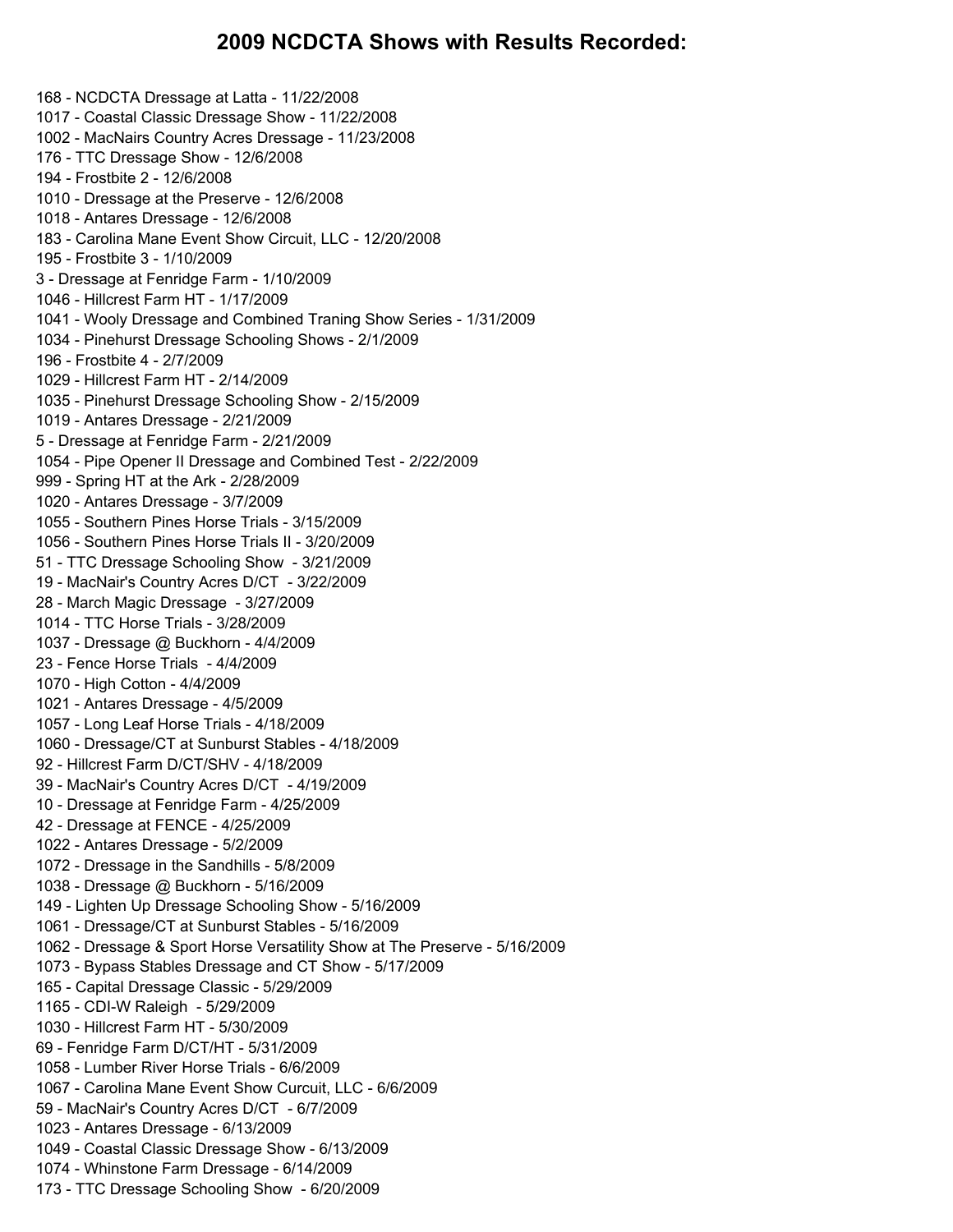15 - Dressage at Fenridge Farm - 6/20/2009 48 - Summer Sizzler Series #1 at the Ark - 6/20/2009 1081 - NCDCTA Down East Dressage - 6/20/2009 177 - NCDCTA Summer Highland Fling - 6/27/2009 1065 - Wildwynn Stables Dressage - 6/28/2009 1075 - Whinstone Farm Dressage - 7/12/2009 186 - Dressage at Fenridge Farm - 7/18/2009 1082 - Antares Dressage - 7/18/2009 1080 - Hillcrest Farm D/CT Schooling Show - 7/22/2009 164 - NCDCTA Summertime Blues - 7/25/2009 1051 - Dressage at the Oaks - 7/26/2009 71 - NCDCTA Summer Mountain Getaway - 8/1/2009 1068 - Carolina Mane Event Show Curcuit, LLC - 8/1/2009 74 - MacNair's Country Acres D/CT - 8/9/2009 60 - Summer Sizzler Series #2 at the Ark - 8/13/2009 1079 - Hillcrest Farm D/CT Schooling Show - 8/15/2009 1166 - Full Circle Farms Dressage Schooling Show - 8/15/2009 1083 - Antares Dressage - 8/22/2009 1066 - Wildwynn Stables Combined Training Show - 8/23/2009 1039 - Dressage @ Buckhorn - 8/29/2009 1047 - Lighten Up Dressage Schooling Show - 9/5/2009 166 - NCDCTA Labor of Love Dressage - 9/5/2009 1059 - NCDCTA Championship at Five Points Horse Trials - 9/11/2009 174 - TTC Dressage Schooling Show - 9/12/2009 85 - MacNair's Country Acres D/CT - 9/13/2009 1024 - Antares Dressage - 9/19/2009 184 - Dressage at Fenridge Farm - 9/19/2009 1076 - Whinstone Farm Dressage - 9/20/2009 1015 - TTC Horse Trials - 9/26/2009 91 - Pinehurst Fall Dressage Show - 9/26/2009 1071 - Borderline Dressage - 9/26/2009 1015 - TTC Horse Trials - 9/26/2009 1025 - Antares Dressage - 10/3/2009 1040 - Dressage @ Buckhorn - 10/3/2009 1043 - TTC Dressage Schooling Show - 10/3/2009 1172 - Gone to Ground Farm Schooling Show - 10/3/2009 73 - Fall HT at the Ark - 10/10/2009 1169 - Dressage at the Park - 10/10/2009 1174 - Dressage at the Preserve - 10/10/2009 96 - MacNair's Country Acres D/CT - 10/11/2009 1048 - Lighten Up Dressage Schooling Show - 10/17/2009 133 - Fenridge Farm D/CT/HT - 10/18/2009 1168 - Hillcrest Farm HT - 10/24/2009 1026 - Antares Dressage - 10/31/2009 1053 - Dressage at the Oaks - 11/1/2009 1167 - Five County Stables Horse Trials - 11/01/2009 1016 - TTC Horse Trials - 11/7/2009 1173 - Dressage at Fellowship - 11/7/2009 1077 - Whinstone Farm Dressage - 11/8/2009 185 - Dressage at Fenridge Farm - 11/14/2009 141 - Harvest Moon Dressage NCDCTA Champ - 11/14/2009 7 - Frostbite Series #1 at the Ark - 11/14/2009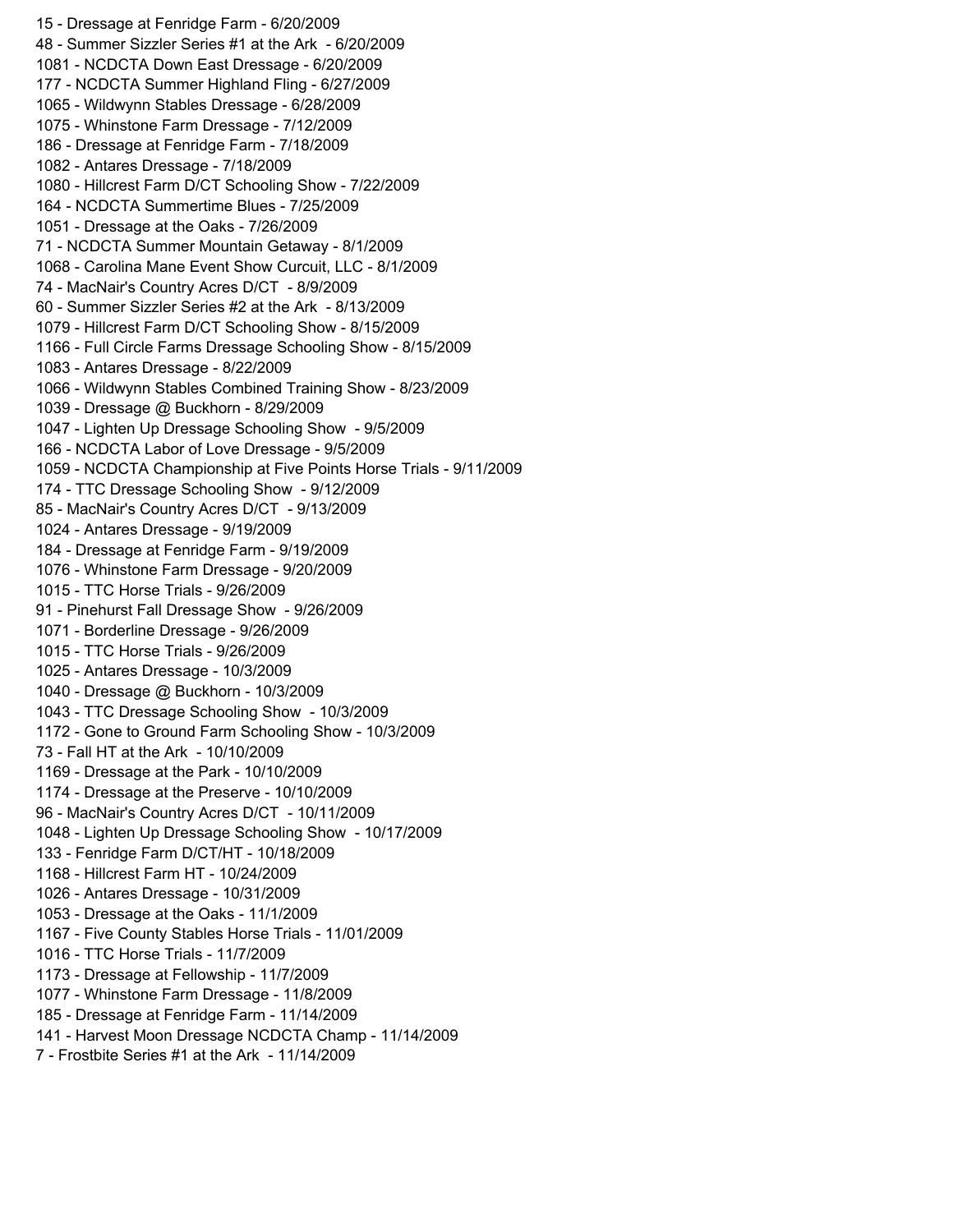**For Eventing Divisions - Participants must have completed at least one USEA recognized HT at or above the applicable level during the competition year in order to be eligible for HOY consideration. This is designated in this report.**

| <b>Horse Name</b>                                 | Owner                     | <b>Rider</b>              | <b>Total Points</b> |
|---------------------------------------------------|---------------------------|---------------------------|---------------------|
| <b>Jr/YR Beginner Novice Eventing</b>             |                           |                           |                     |
| <b>Believe In Dreams</b>                          | Mikaela Kantorowski       | Mikaela Kantorowski       | 36                  |
| <b>Taste The Rainbow</b>                          | Daina Camille Smith       | Daina Smith               | 16                  |
| Aledos Lucky Charm                                | Kerrigan Gudger           | Kerrigan Gudger           | 15                  |
| Mokuba - not eligible                             | <b>Brittney Scricco</b>   | <b>Brittney Scricco</b>   | 14                  |
| <b>Top Ledger</b>                                 | emeraude dandurand        | Emeraude Dandurand        | 12                  |
| Sky Bug Pete                                      | Kaylin Medlin             | Kaylin Medlin             | 9                   |
| Dalton - not eligible                             | Stephonie Bristol         | <b>Stephanie Bristol</b>  | 6                   |
| Taz - not eligible                                | <b>Kimberly Schreiber</b> | <b>Kimberly Schreiber</b> | 6                   |
| Destrier - not eligible                           | Katrina Grant             | <b>Katrina Grant</b>      | $\overline{2}$      |
| Busta' Move - not eligible                        | Linda Shaw                | Ellen Shaw                | $\overline{2}$      |
| <b>Beginner Novice Eventing</b>                   |                           |                           |                     |
| <b>River Breeze</b>                               | Maria Di giovanni         | Maria Di Giovanni         | 22                  |
| Play Time - not eligible                          | <b>Traci Newton</b>       | <b>Traci Newton</b>       | 21                  |
| Davinci                                           | Anita Quinn               | Anita Quinn               | 10                  |
| Hana Ho - not eligible                            | <b>Paula Stevens</b>      | <b>Paula Stevens</b>      | $\overline{7}$      |
| <b>Connor Of Clearfield</b>                       | <b>Candace Sorrell</b>    | Anita Quinn               | 6                   |
| Cf Baltic Royal Flush - not eligible leather King |                           | Heather B King            | 6                   |
| Sam I Am - not eligible                           | Amy Howes                 | Amy Howes                 | 4                   |
| <b>Water Boy</b>                                  | Janine Blanchette         | Janine Blanchette         | 3                   |
| Tucker - not eligible                             | Rena Rhodes               | <b>Rena Rhodes</b>        | 3                   |
| Big Queen - not eligible                          | Teri Manno                | Teri Manno                | $\overline{2}$      |
| Hawkeye                                           | Barbara Gibson            | <b>Barbara Gibson</b>     |                     |
| <b>Title One</b>                                  | Debbie Adams-Saunders     | Debbie Adams-Saunders     | 1                   |
| Rough Cut - not eligible                          |                           | Anne Huberth              |                     |
| Mark My Word - not eligible                       |                           | Sandra Huberth            |                     |
|                                                   |                           |                           |                     |

# **Jr/YR Novice Eventing**

| Top of the World   | Nicole D. Thomas | Nicole D. Thomas | 32 |
|--------------------|------------------|------------------|----|
| Aledos Lucky Charm | Kerrigan Gudger  | Kerrigan Gudger  | 20 |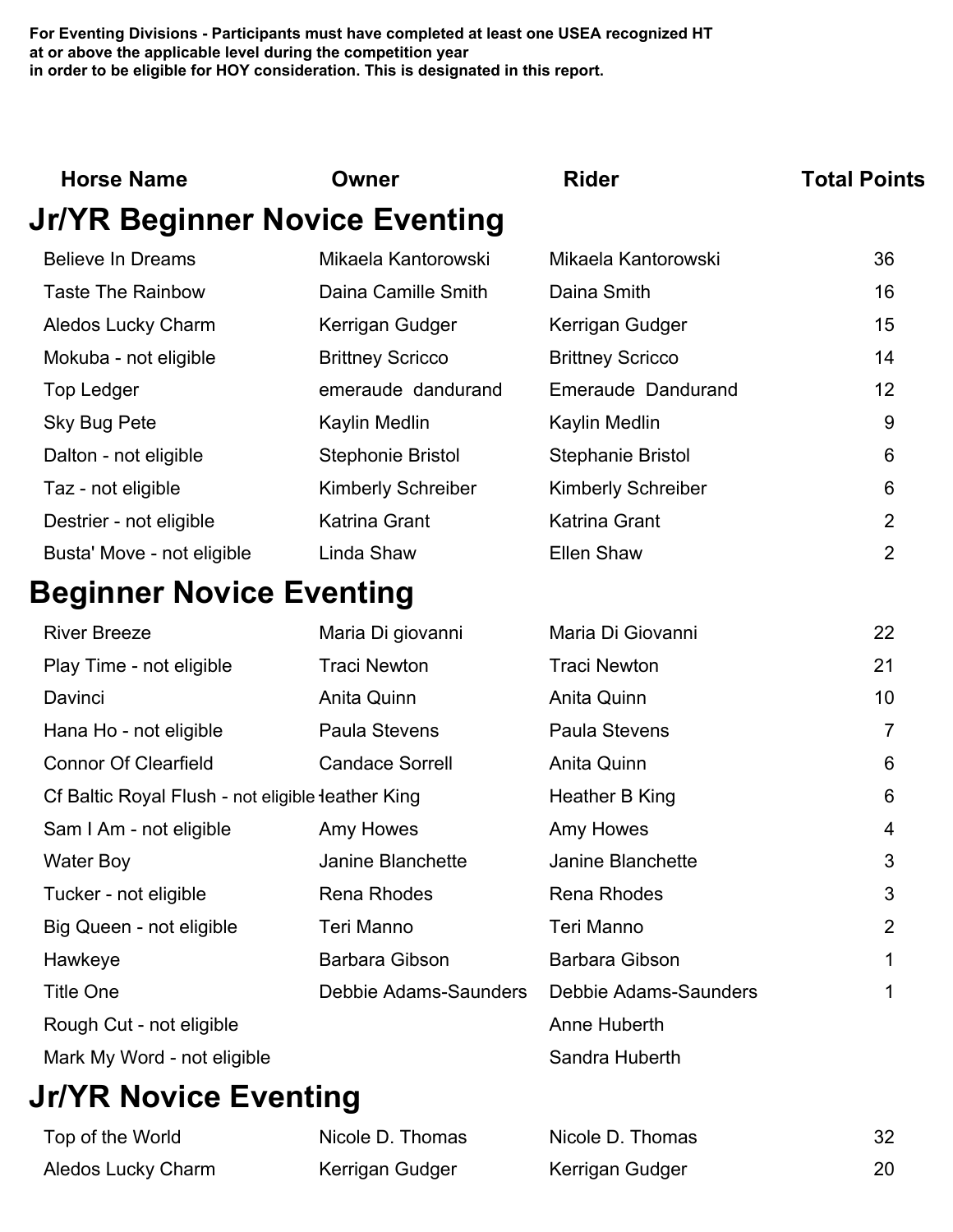**For Eventing Divisions - Participants must have completed at least one USEA recognized HT at or above the applicable level during the competition year in order to be eligible for HOY consideration. This is designated in this report.**

#### *Jr/YR Novice Eventing Cont'd.*

| <b>Horse Name</b>                                                               | Owner                    | <b>Rider</b>            | <b>Total Points</b> |
|---------------------------------------------------------------------------------|--------------------------|-------------------------|---------------------|
| <b>Funny Bones</b>                                                              | Sarah Dabolt             | Sarah Dabolt            | 18                  |
| Vega's Showgirl                                                                 | Stephanie Gibson         | <b>Stephanie Gibson</b> | 13                  |
| Above The West                                                                  | Morgan Douglas           | Morgan Douglas          | 8                   |
| Believe In Dreams - not eligible                                                | Mikaela Kantorowski      | Mikaela Kantorowski     | 3                   |
| Destrier - not eligible                                                         | Katrina Grant            | Katrina Grant           | 2                   |
| <b>Top Ledger</b>                                                               | emeraude dandurand       | Emeraude Dandurand      | $\overline{2}$      |
| <b>Novice Eventing</b>                                                          |                          |                         |                     |
| Classico - $PI$ } [ $\frac{1}{2}$ / $\frac{1}{4}$ $\frac{1}{4}$ $\frac{1}{4}$ } | Doreen Schlicht          | Doreen Schlicht         | 54                  |
| Merlot                                                                          | Anne Beech               | Anne Beech              | 44                  |
| Title One - not eligible                                                        | Debbie Adams-Saunders    | Debbie Adams-saunders   | 11                  |
| This Slew's 4 U                                                                 | Caroline C Gray          | Caroline C Gray         | 8                   |
| Nz Highlander                                                                   | Joan Hilsman             | Joan Hilsman            | 8                   |
| Hawkeye                                                                         | <b>Barbara Gibson</b>    | <b>Barbara Gibson</b>   | 8                   |
| Davinci                                                                         | Anita Quinn              | Anita Quinn             | 6                   |
| <b>Connor of Clearfield</b>                                                     | <b>Candace Sorrell</b>   | Anita Quinn             | 5                   |
| Santiago - not eligible                                                         | Sarah Stahmer            | Sarah Stahmer           | 5                   |
| Winged Fox Again - not eligible                                                 | Joan Howard              | Joan Howard             | 4                   |
| Osocka                                                                          | <b>Jennifer Shattuck</b> | <b>Christan Trainor</b> | $\overline{2}$      |
| Not My Horse                                                                    | <b>Nancy Ross</b>        | <b>Nancy Ross</b>       | $\overline{2}$      |
| <b>Training Eventing</b>                                                        |                          |                         |                     |
| Wil'ya Love Me                                                                  | <b>Courtney Sendak</b>   | <b>Courtney Sendak</b>  | 24                  |
| <b>Paint It Black</b>                                                           | <b>Courtney Sendak</b>   | <b>Courtney Sendak</b>  | 23                  |

| Paint It Black                | <b>Courtney Sendak</b>   | <b>Courtney Sendak</b>   | 23             |
|-------------------------------|--------------------------|--------------------------|----------------|
| Derrymor                      | <b>Brittany Bridges</b>  | <b>Brittany Bridges</b>  | 8              |
| El's Tales                    | Cynthia Holbrook         | Cynthia Holbrook         | 8              |
| Covergirl                     | Anita Quinn              | Anita Quinn              | 7              |
| <b>Stalking Man</b>           | <b>Shelby Puricz</b>     | <b>Shelby Puricz</b>     | 6              |
| Osocka                        | Jennifer Shattuck        | <b>Christan Trainor</b>  | $\overline{4}$ |
| <b>Funny Bones</b>            | Sarah Dabolt             | Sarah Dabolt             | $\overline{4}$ |
| Osocka                        | <b>Jennifer Shattuck</b> | <b>Jennifer Shattuck</b> | $\overline{4}$ |
| Above The West - not eligible | Morgan Douglas           | Morgan Douglas           | $\overline{4}$ |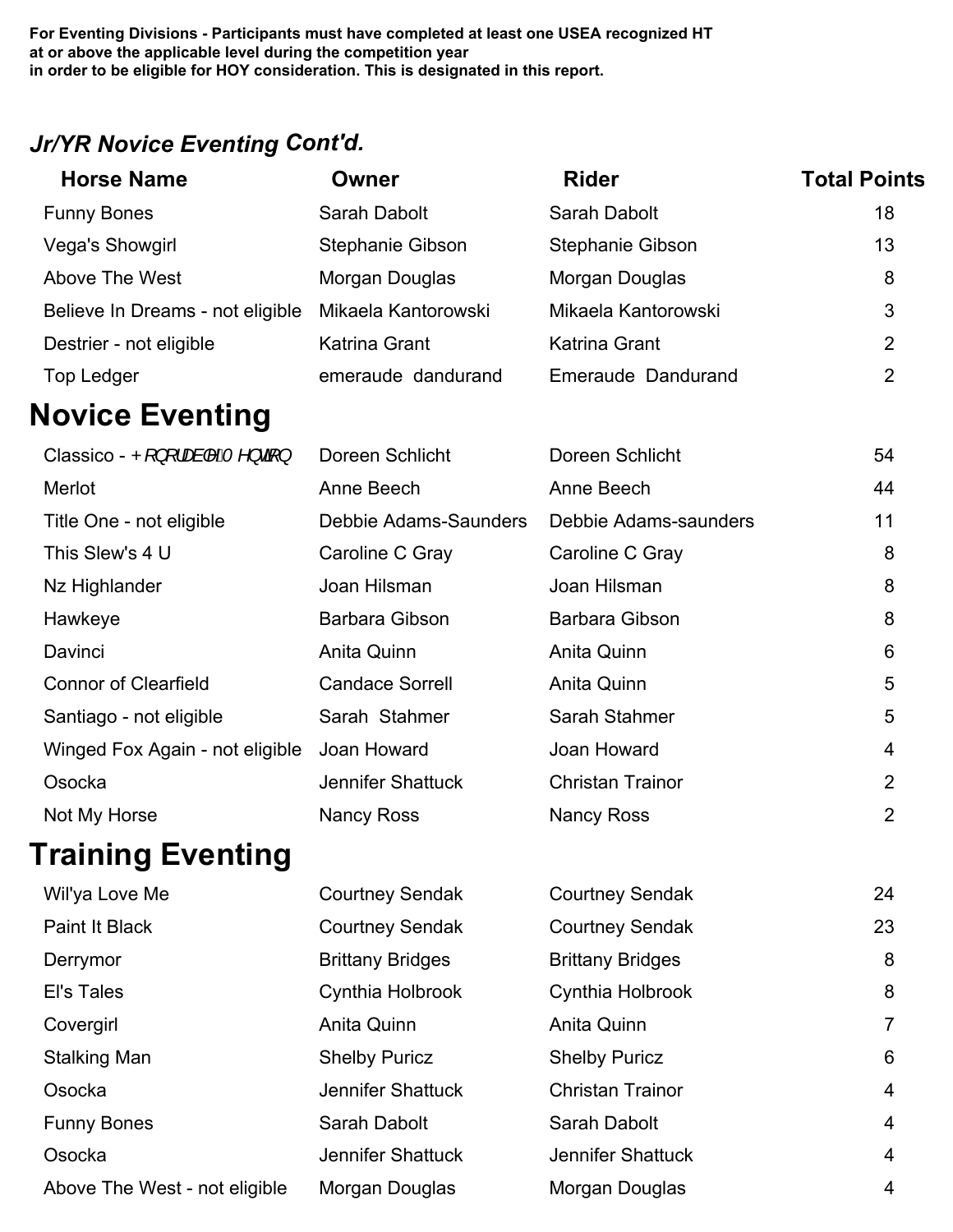**For Eventing Divisions - Participants must have completed at least one USEA recognized HT at or above the applicable level during the competition year in order to be eligible for HOY consideration. This is designated in this report.**

### *Training Eventing Cont'd.*

| <b>Horse Name</b>                     | Owner                    | <b>Rider</b>             | <b>Total Points</b> |
|---------------------------------------|--------------------------|--------------------------|---------------------|
| Devil's Advocate                      | <b>Abbey Dondanville</b> | <b>Abbey Dondanville</b> | 3                   |
| Santiago - not eligible               | Sarah Stahmer            | Sarah Stahmer            | 3                   |
| The Big Easy - not eligible           | <b>Kourtney Whicker</b>  | Dana Diemer              | $\overline{2}$      |
| This Slew's 4 U - not eligible        | Caroline C Gray          | Caroline C Gray          | 2                   |
| <b>Preliminary and Above Eventing</b> |                          |                          |                     |
| Wil'Ya Love Me                        | <b>Courtney Sendak</b>   | <b>Courtney Sendak</b>   | 27                  |
| <b>Stalking Man</b>                   | <b>Shelby Puricz</b>     | <b>Shelby Puricz</b>     | 13.5                |
| <b>Beamish</b>                        | Anna Petrea              | Anna Petrea              | 9                   |
| Devil's Advocate - not eligible       | <b>Abbey Dondanville</b> | <b>Abbey Dondanville</b> | 3                   |
| Zhivago - not eligible                | Erin E. Mullen           | Erin Mullen              | 3                   |
| Derrymor                              | <b>Brittany Bridges</b>  | <b>Brittany Bridges</b>  | 2.5                 |

## **Jr/YR Training Level Dressage**

| <b>Easy Street</b>             | <b>Courtney Vesel</b>         | <b>Courtney Vesel</b>         | 144             |
|--------------------------------|-------------------------------|-------------------------------|-----------------|
| <b>His Royal Highness</b>      | <b>Forrest Hall</b>           | <b>Forrest Hall</b>           | 99              |
| Franziskana                    | <b>Ryan Michelle Eskridge</b> | <b>Ryan Michelle Eskridge</b> | 82              |
| <b>Stonehaus Memories</b>      | <b>Theresa Gray</b>           | <b>Shelby Gray</b>            | 52.5            |
| <b>Busta' Move</b>             | <b>Linda Shaw</b>             | <b>Ellen Shaw</b>             | ( %             |
| <b>Dalton</b>                  | <b>Stephonie Bristol</b>      | <b>Stephanie Bristol</b>      | 38              |
| The Big Easy                   | <b>Kourtney Whicker</b>       | <b>Kourtney Whicker</b>       | 37.5            |
| <b>Dragon's Lair Hurricane</b> | <b>Annette Saunders</b>       | <b>Christina Pourlos</b>      | 28              |
| <b>Ideal</b>                   | <b>Allison Pandoff</b>        | <b>Allison Pandoff</b>        | 27              |
| <b>Duke Of Earl</b>            | <b>Ellen Mohr</b>             | Jessica Mohr                  | 20              |
| <b>Destiny</b>                 | <b>Diane Isenhour</b>         | <b>Katelyn Whicker</b>        | 20              |
| <b>Magnitude</b>               | <b>Katelyn Whicker</b>        | <b>Emma Frank</b>             | 15.5            |
| <b>Now's Your Chance</b>       | <b>Courtney Comeford</b>      | <b>Courtney Comeford</b>      | 15              |
| <b>Caspian X</b>               | <b>Cameron Hall</b>           | <b>Cameron Hall</b>           | 14              |
| <b>Believe In Dreams</b>       | Mikaela Kantorowski           | Mikaela Kantorowski           | 12 <sup>°</sup> |
| Aravis                         | <b>Emily Pate</b>             | <b>Emily Pate</b>             | 12 <sup>°</sup> |
| Cody                           | <b>Suzanne Springthorpe</b>   | Sarah Katherine               | 11              |
| Taz                            | <b>Kimberly Schreiber</b>     | <b>Kimberly Schreiber</b>     | 10              |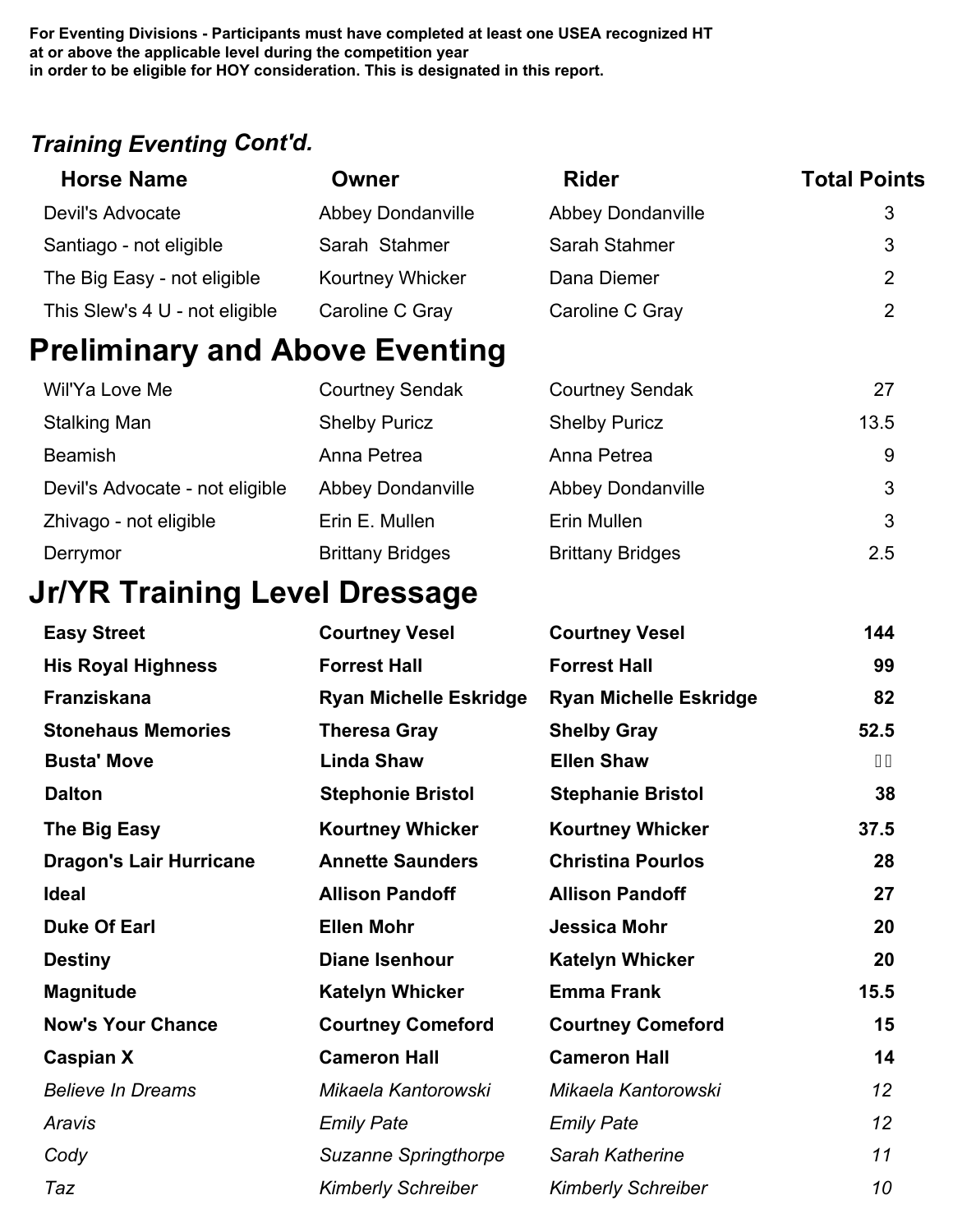#### *Jr/YR Training Level Dressage Cont'd.*

| <b>Horse Name</b>            | Owner                     | <b>Rider</b>              | <b>Total Points</b> |
|------------------------------|---------------------------|---------------------------|---------------------|
| Above The West               | Morgan Douglas            | Morgan Douglas            | 10                  |
| Magnitude                    | Katelyn Whicker           | Katelyn Whicker           | 9.5                 |
| <b>Golden Opportunity</b>    | Diane L. Tauber           | <b>Christie Devin</b>     | 9                   |
| <b>Flash Tate</b>            | Lynn Tate                 | <b>Bernadine Dembosky</b> | $\overline{7}$      |
| Jesse's Blessing             | <b>Kimberly Brauner</b>   | <b>Kimberly Brauner</b>   | 6.5                 |
| Palomar                      | Julie Atteberry           | <b>Brittney Scricco</b>   | 5                   |
| Mae West                     | <b>Patty Moreland</b>     | Hannah Bullard            | 5                   |
| <b>Stroke Of Luck</b>        | Leah J. Sigmon            | Leah J. Sigmon            | 3.5                 |
| <b>Php Falcon's Babydoll</b> | <b>Bernadine Dembosky</b> | <b>Elleanor Dembosky</b>  | 2.5                 |
| Amira                        | Caroline Gregory          | Caroline Gregory          | $\overline{2}$      |
| <b>The Coosaville Kid</b>    | <b>Ginger Nelles</b>      | <b>Christie Devin</b>     | $\overline{2}$      |
| Irish Park's Old Sport       | <b>Kaily Meeks</b>        | <b>Kaily Meeks</b>        | $\overline{2}$      |
| <i><b>Integrity</b></i>      | Amanda Boardman           | Amanda Boardman           | $\overline{2}$      |
| Orion                        | Nicolas Vamvakias         | Nicolas Vamvakias         | 1.5                 |

# **AA Training Level Dressage**

| <b>Strudel</b>                 | <b>Deborah Morris</b>       | <b>Deborah Morris</b>       | 178   |
|--------------------------------|-----------------------------|-----------------------------|-------|
| <b>Coulee Bend Immortality</b> | <b>Margaret Bliak</b>       | <b>Margaret Blaik</b>       | 133   |
| <b>Sender</b>                  | <b>Melissa Evelyn</b>       | <b>Melissa Evelyn</b>       | 121.5 |
| Karma                          | <b>Suzanne Springthorpe</b> | <b>Suzanne Springthorpe</b> | 113   |
| <b>Shania Aglow</b>            | <b>Margaret Bliak</b>       | <b>Margaret Blaik</b>       | 79    |
| <b>Above And Beyond</b>        | <b>Tori Hudgins</b>         | <b>Tori Hudgins</b>         | 73.5  |
| Magda                          | Liz Bromberg                | Liz Bromberg                | 73    |
| <b>Bravo</b>                   | <b>Robin Davis Hahn</b>     | <b>Robyn Davis Hahn</b>     | 62    |
| <b>Flash Tate</b>              | <b>Lynn Tate</b>            | <b>Sally Vivrette</b>       | 52    |
| Tiara                          | Lisa Graf                   | <b>Lisa Graf</b>            | 49.5  |
| <b>Freedom</b>                 | <b>Karen Palmer</b>         | <b>Karen Palmer</b>         | 43    |
| Rapunzel                       | Angela Mirarchi             | Angela Mirarchi             | 42    |
| <b>Rolling Rock</b>            | Sara E. Wobker              | Sara E. Wobker              | 40    |
| <b>Hail Cesar</b>              | <b>Beth Ayers</b>           | <b>Beth Ayers</b>           | 38    |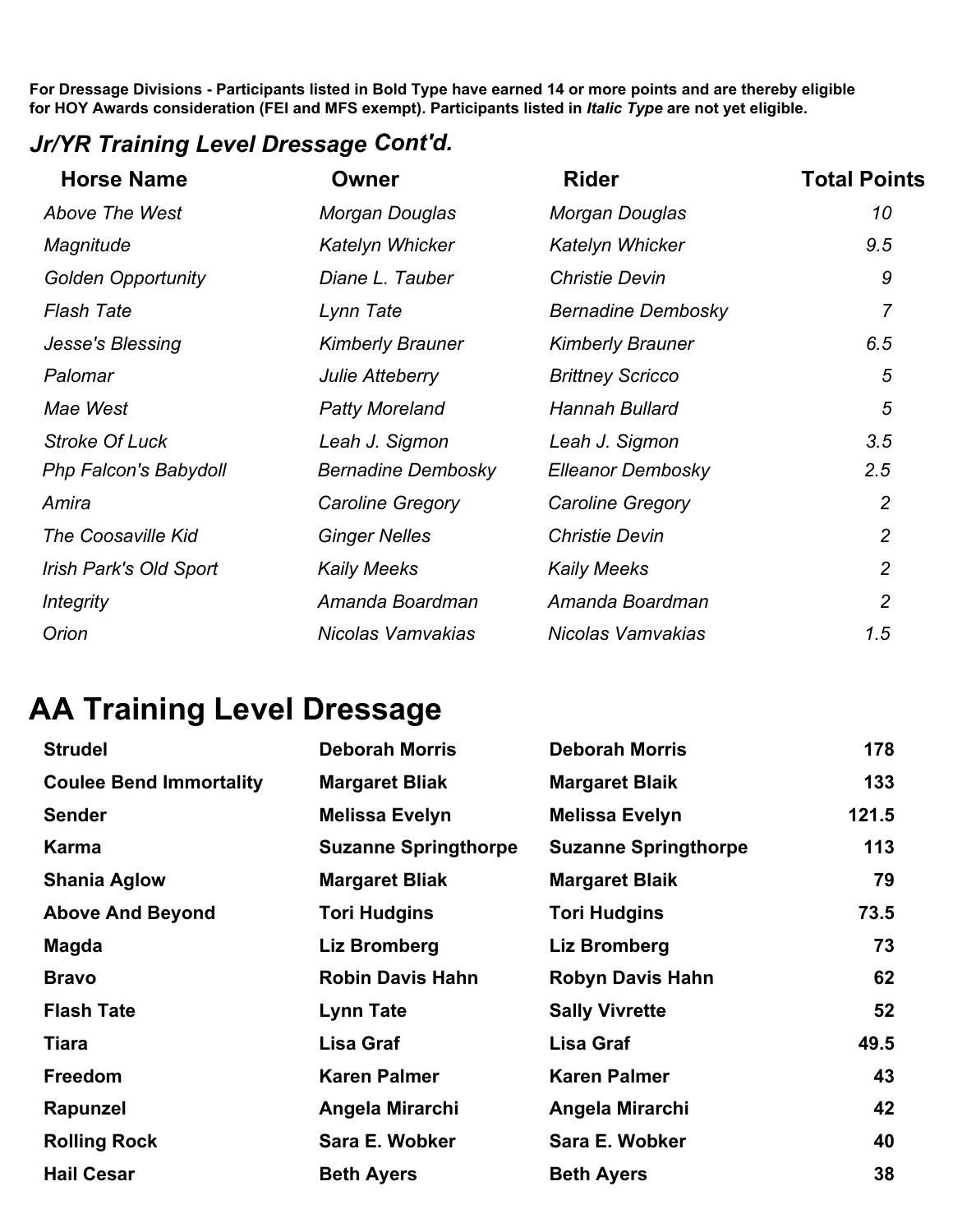### *AA Training Level Dressage Cont'd.*

| <b>Horse Name</b>             | Owner                    | <b>Rider</b>             | <b>Total Points</b> |
|-------------------------------|--------------------------|--------------------------|---------------------|
| Willamena                     | <b>Amy Allen</b>         | <b>Amy Allen</b>         | 34                  |
| <b>Cameron</b>                | <b>Lauren Matthews</b>   | <b>Lauren Matthews</b>   | 32                  |
| <b>Vandenhurk</b>             | <b>Kellyn McLamb</b>     | <b>Kellyn McLamb</b>     | 32                  |
| <b>Eye Candy</b>              | <b>Patti Cole</b>        | Patti A. Cole            | 27                  |
| <b>Siam</b>                   | <b>Patti Farless</b>     | <b>Patti Farless</b>     | 22                  |
| <b>Baltic Freedom "Libby"</b> | <b>Polly Yeago</b>       | <b>Polly Yeago</b>       | 20                  |
| <b>Disco Dancer</b>           | <b>Megan Tulloch</b>     | <b>Megan Tulloch</b>     | 19                  |
| <b>Never Better Magic</b>     | <b>Cricket Gentry</b>    | <b>Cricket Gentry</b>    | 16.5                |
| <b>Aleksander</b>             | <b>Jennifer Shattuck</b> | <b>Jennifer Shattuck</b> | 16.5                |
| <b>Last Call</b>              | Deonna S. Donohue        | Deonna S. Donohue        | 16.5                |
| Dr. Zeus                      | <b>Jody Morse</b>        | <b>Jody Morse</b>        | 16                  |
| <b>Fizzie Borden</b>          | <b>Barbara Shannahan</b> | <b>Barbara Shannahan</b> | 14                  |
| <b>Curtain Call</b>           | Nancy Love               | <b>Nancy Love</b>        | 13                  |
| <b>Hifis Bay Shadow</b>       | Amanda King              | Amanda King              | 12                  |
| Gevalia                       | Amy L. Schaaf            | Amy L. Schaaf            | 12                  |
| Flash                         | <b>Sally Vivrette</b>    | <b>Sally Vivrette</b>    | 12                  |
| Victor De Cer                 | <b>Mary Decoursey</b>    | <b>Mary Decoursey</b>    | 11                  |
| Hana Ho                       | <b>Paula Stevens</b>     | <b>Paula Stevens</b>     | 10                  |
| Aljaizani's Gem               | <b>Susan Bristol</b>     | <b>Susan Bristol</b>     | 10                  |
| Chub Cay                      | <b>Vicki Reynolds</b>    | <b>Vicki Reynolds</b>    | 9                   |
| Femke                         | Patricia Curran          | Patricia Curran          | 8                   |
| Danilova                      | <b>Katherine Heller</b>  | <b>Katherine Heller</b>  | 7                   |
| <b>Fwf Danceadream</b>        | <b>Gail Riley</b>        | <b>Gail Riley</b>        | 6                   |
| Avenger                       | <b>Lindsey Riggs</b>     | <b>Lindsey Riggs</b>     | 6                   |
| Jackoby                       | Laurel Watson            | Laurie Watson            | 6                   |
| Weisling                      | Angela Mirarchi          | Angela Mirarchi          | 6                   |
| <b>Sun Kiss</b>               | <b>Sandy Higgins</b>     | <b>Sandy Higgins</b>     | 6                   |
| <b>Winter Spirit</b>          | Tanya Horning            | Tanya Horning            | 5                   |
| <b>Ennis The Menace</b>       | <b>Tori Hudgins</b>      | <b>Tori Hudgins</b>      | 4.5                 |
| Sarah, Plain And Tall         | Robert E. Price          | Robert E. Price          | 3.5                 |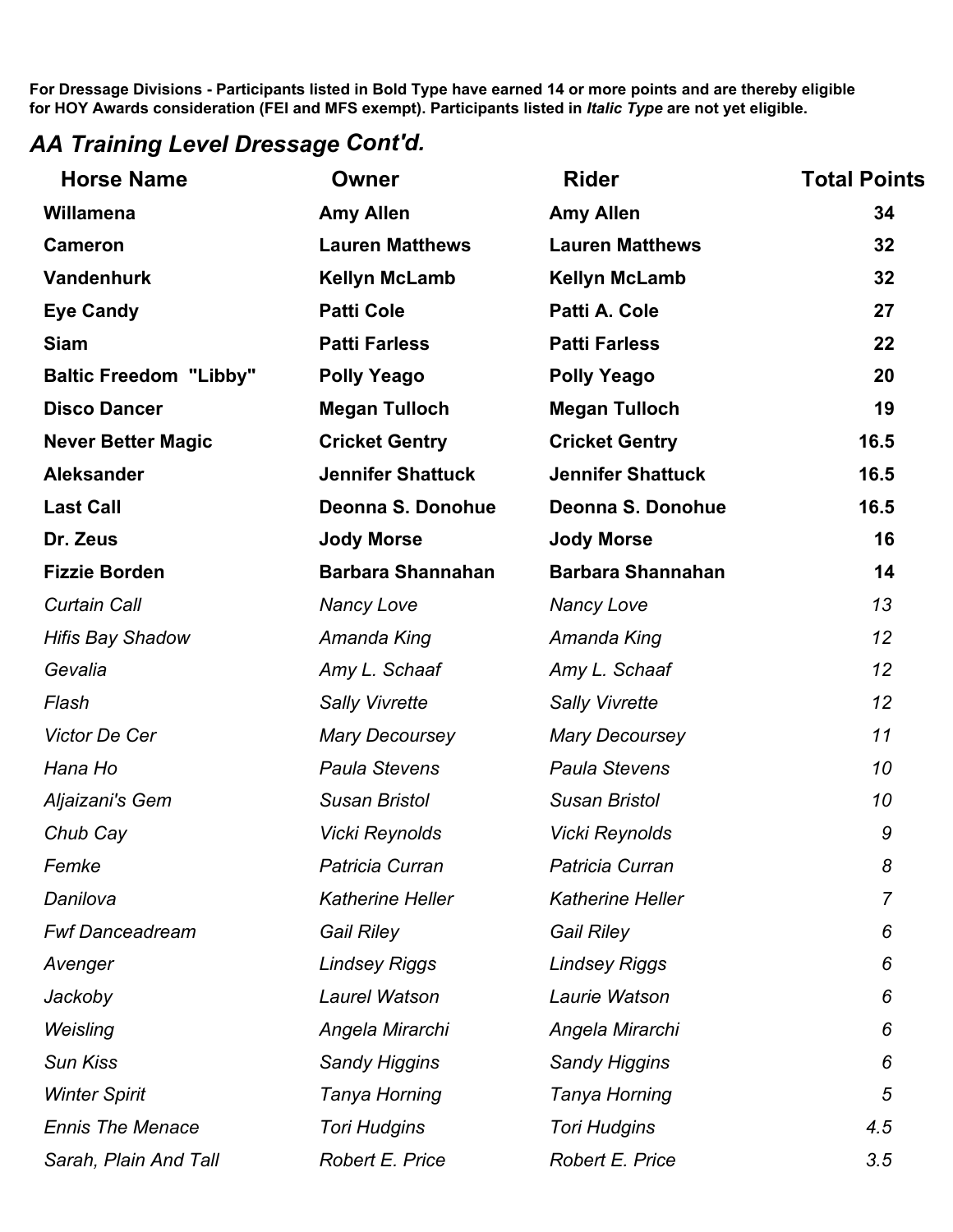#### *AA Training Level Dressage Cont'd.*

| <b>Horse Name</b>           | Owner                  | <b>Rider</b>           | <b>Total Points</b> |
|-----------------------------|------------------------|------------------------|---------------------|
| Aerial                      | Candace Norman         | Candace Norman         | 3.5                 |
| <b>Play Time</b>            | Traci Newton           | Traci Newton           | 3                   |
| Echo                        | <b>Allyson McNeill</b> | <b>Allyson Mcneill</b> | 3                   |
| Somerhall                   | <b>Ashley Wimmer</b>   | <b>Ashley Wimmer</b>   | 3                   |
| Uwharrie                    | <b>Cheryl Alles</b>    | <b>Cheryl Alles</b>    | 3                   |
| <b>October Radiance</b>     | Susan Walker           | Susan Walker           | 3                   |
| Cosmo                       | Cynthia Jones          | Cynthia Jones          | 2.5                 |
| <b>Gypsy Dancer</b>         | Julie Blume Nye        | Julie Blume Nye        | $\overline{2}$      |
| <b>Dragon's Lair Becall</b> | Elizabeth Flanigan     | Elizabeth Flanigan     | $\overline{2}$      |
| Siebe                       | Cindy B. Sydnor        | <b>Susan Rhoades</b>   | $\overline{2}$      |
| Karl Af Blaesbjerg          | <b>Anita Nemick</b>    | <b>Anita Nemick</b>    | 1.5                 |
| Prelude                     | <b>Beth Norton</b>     | <b>Beth Norton</b>     | 1                   |
| Cr WizardofBahz             | Susan E Davis          | Susan E Davis          | 1                   |
| Cody                        | Suzanne Springthorpe   | Suzanne Springthorpe   |                     |

# **Training Level Dressage**

| <b>Fizzie Borden</b>          | <b>Barbara Shannahan</b>  | <b>Julia D Dearborn</b>  | 140  |
|-------------------------------|---------------------------|--------------------------|------|
| <b>Baltic Freedom "Libby"</b> | <b>Polly Yeago</b>        | <b>Jennifer Mitchell</b> | 139  |
| <b>Rokstarr</b>               | <b>Elizabeth Howell</b>   | <b>Diana Hoberecht</b>   | 131  |
| <b>Royalander</b>             | <b>Karen Dennis Brame</b> | Karen D. Brame           | 94.5 |
| My Lady                       | <b>Patsey Wooten</b>      | <b>Anna Nordin</b>       | 82   |
| <b>Siam</b>                   | <b>Patti Farless</b>      | <b>James Koford</b>      | 76   |
| <b>Victor De Cer</b>          | <b>Mary Decoursey</b>     | <b>Rebecca Nelles</b>    | 50   |
| <b>Bravo</b>                  | <b>Robin Davis Hahn</b>   | Rebecca Blikslager       | 47   |
| <b>Lord Baltimore</b>         | Robin M. Brueckmann       | <b>Robin Brueckmann</b>  | 30.5 |
| <b>CF Baltic Royal Flush</b>  | <b>Heather King</b>       | <b>Heather B King</b>    | 30   |
| <b>Billy The Kid</b>          | <b>Virginia Smith</b>     | Virginia Smith           | 20.5 |
| <b>Leos In Trouble</b>        | <b>Lizzy Kramer</b>       | <b>Lizzy Kramer</b>      | 15   |
| Gifted Legacy                 | Linda March               | Linda March              | 11   |
| Cashe'                        | <b>Cathy Fletcher</b>     | Rebecca Blikslager       | 10   |
| <b>Curtain Call</b>           | Nancy Love                | Susan Wiedman            | 10   |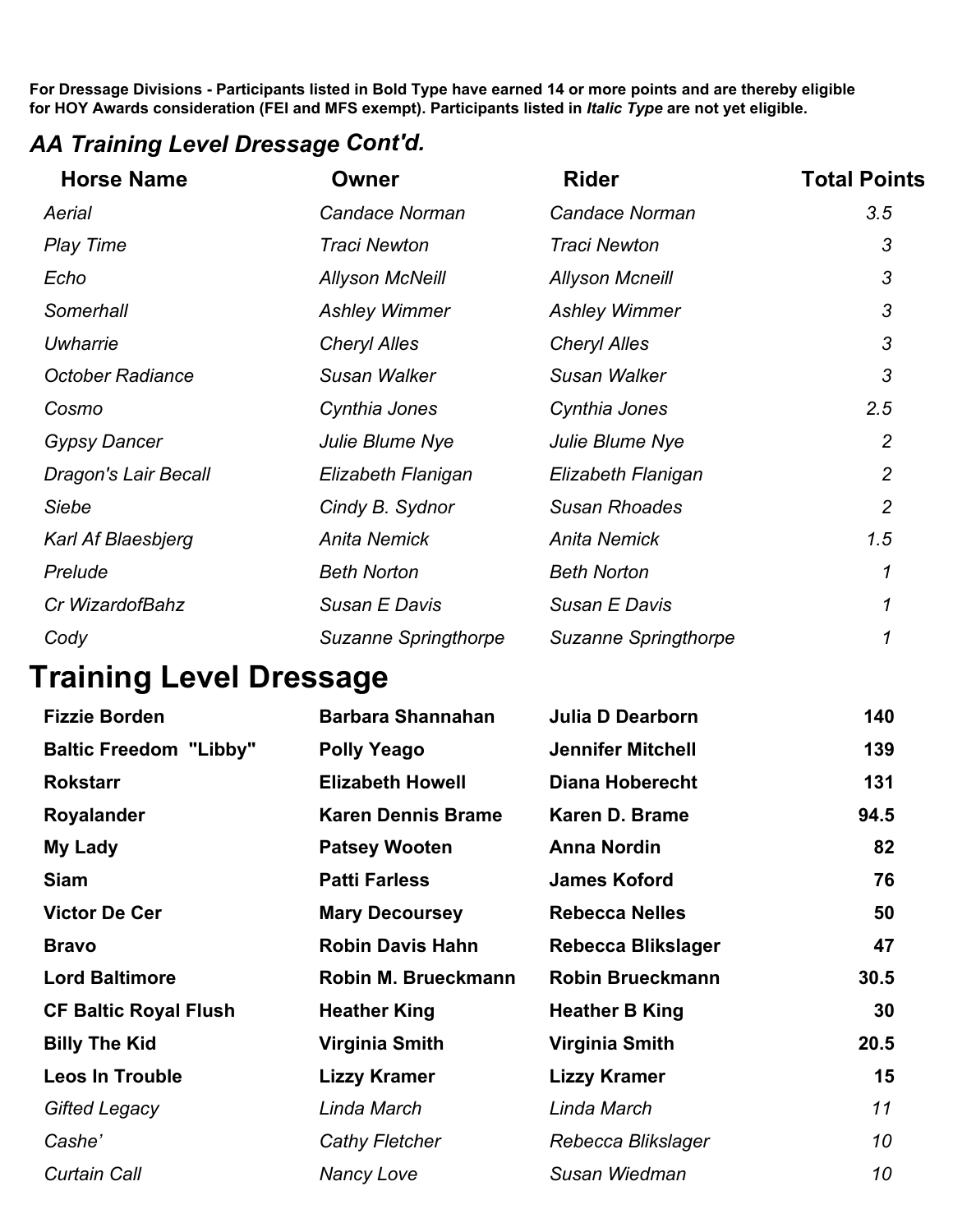#### *Training Level Dressage Cont'd.*

| <b>Horse Name</b>             | Owner                    | <b>Rider</b>             | <b>Total Points</b> |
|-------------------------------|--------------------------|--------------------------|---------------------|
| Jackoby                       | <b>Laurel Watson</b>     | Jean DeVenny             | 9                   |
| Cody                          | Suzanne Springthorpe     | Karen D. Brame           | 9                   |
| <b>Marquetry Magic</b>        | Sarah Crevar             | Sarah Crevar             | 8.5                 |
| <b>Nateus</b>                 | <b>Patty Moreland</b>    | Vanessa Moreland         | 8                   |
| <b>Fwf Princess Starlight</b> | Krista Davila            | Vanessa J Craft          | 8                   |
| <b>Tucker</b>                 | <b>Rena Rhodes</b>       | <b>Rena Rhodes</b>       | 6                   |
| Niya                          | Stephanie Christofferson | <b>Bonnie Gibson</b>     | 6                   |
| Windegan                      | <b>Alison Eyth</b>       | Dawn Weniger             | 6                   |
| Ab's Lil Debutante            | Patti M. Sheriff         | Patti M. Sheriff         | 5                   |
| <b>Busta' Move</b>            | Linda Shaw               | <b>Rebecca Nelles</b>    | 4.5                 |
| Regentanz                     | Claudia Novick           | Claudia Novick           | $\overline{4}$      |
| Majestic Dream                | Mary Von Werne           | Mary Von Werne           | 4                   |
| Razzmatazz                    | <b>Beth Norton</b>       | Karen D. Brame           | 3                   |
| Diamond                       | Nicolas Vamvakias        | Vanessa Moreland         | 3                   |
| Remmington                    | Kristen Urban            | Christina L. Shehan      | 3                   |
| Soliliquy                     | Clay Murray              | Kebbie Cannon            | 3                   |
| <b>Belle Star</b>             | <b>Helen Adams</b>       | <b>Mary Alice Farina</b> | $\overline{2}$      |
| Captain                       | <b>Patty Moreland</b>    | Vanessa Moreland         | 1.5                 |
| Willamena                     | Amy Allen                | Amy Allen                | 1.5                 |
| <b>Brocken</b>                | Carol Kelly              | Susan Wiedman            | 1                   |
| Wellington                    | camilla vance            | Camilla Vance            | 1                   |

## **Jr/YR First Level Dressage**

| Franziskana               | <b>Ryan Michelle Eskridge</b> | <b>Ryan Michelle Eskridge</b> | 108  |
|---------------------------|-------------------------------|-------------------------------|------|
| <b>Freewill</b>           | <b>Jami Edwards</b>           | <b>Jami Edwards</b>           | 98   |
| <b>Aravis</b>             | <b>Emily Pate</b>             | <b>Emily Pate</b>             | 74.5 |
| The Big Easy              | <b>Kourtney Whicker</b>       | <b>Kourtney Whicker</b>       | 65   |
| <b>Funny Bones</b>        | <b>Sarah Dabolt</b>           | <b>Sarah Dabolt</b>           | 62.5 |
| <b>His Royal Highness</b> | <b>Forrest Hall</b>           | <b>Forrest Hall</b>           | 18   |
| <b>Destiny</b>            | <b>Diane Isenhour</b>         | <b>Katelyn Whicker</b>        | 17.5 |
| <b>Wild Card Joker</b>    | <b>A J Strickland</b>         | <b>A J Strickland</b>         | 17   |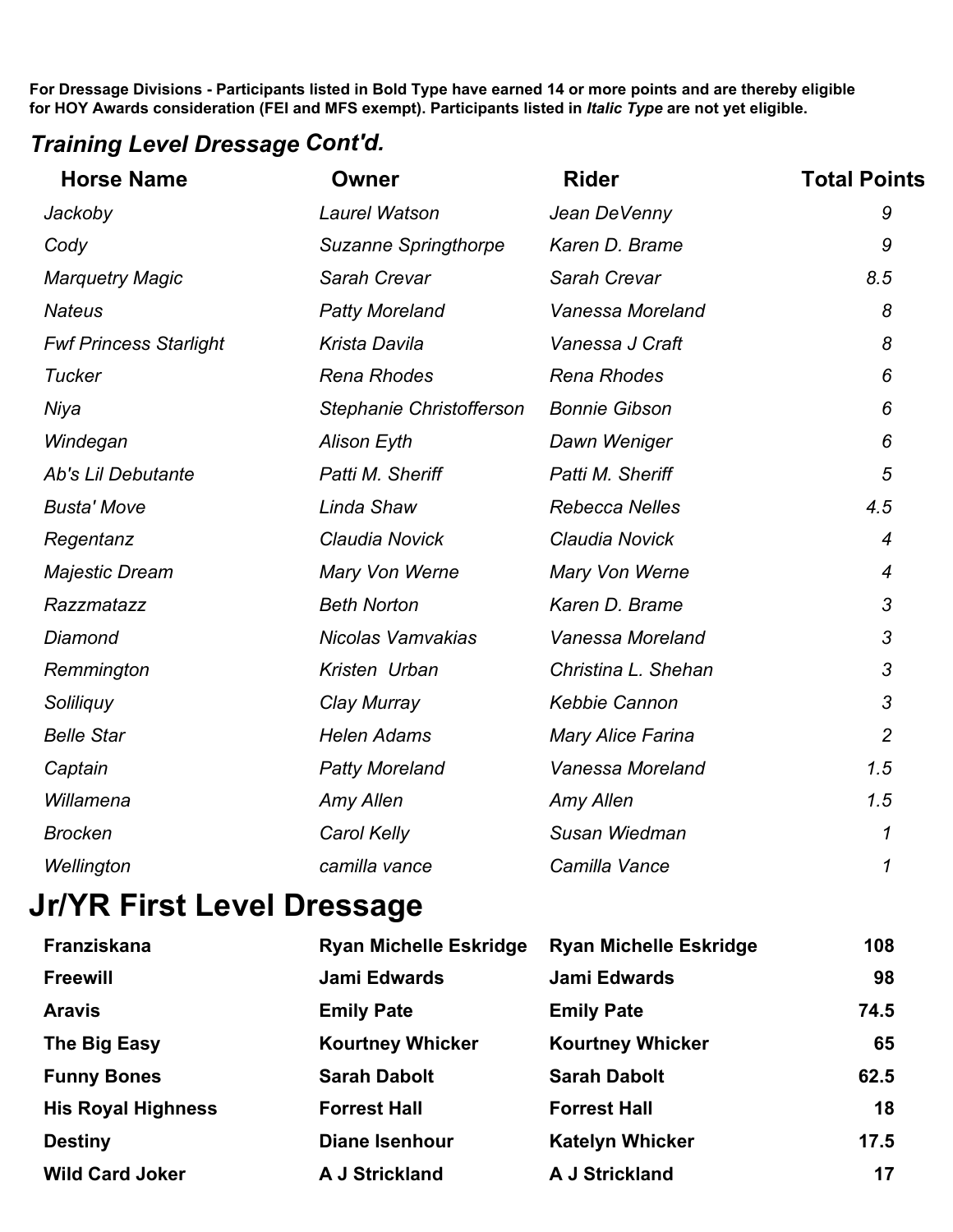#### *Jr/YR First Level Dressage Cont'd.*

| <b>Horse Name</b>         | Owner                     | <b>Rider</b>              | <b>Total Points</b> |
|---------------------------|---------------------------|---------------------------|---------------------|
| <b>Magnitude</b>          | <b>Katelyn Whicker</b>    | <b>Katelyn Whicker</b>    | 17                  |
| <b>Risky Business Rsh</b> | <b>Ellen Ziemer</b>       | <b>Lauren Gibson</b>      | 16                  |
| <b>Flash Tate</b>         | <b>Lynn Tate</b>          | <b>Bernadine Dembosky</b> | 14                  |
| Cordero                   | Jenna Bale                | Jenna Bale                | 11                  |
| Mokuba                    | <b>Brittney Scricco</b>   | <b>Brittney Scricco</b>   | 7.5                 |
| Dalton                    | <b>Stephonie Bristol</b>  | <b>Stephanie Bristol</b>  | 6                   |
| Ideal                     | <b>Allison Pandoff</b>    | <b>Allison Pandoff</b>    | 5                   |
| <b>Stroke Of Luck</b>     | Leah J. Sigmon            | Leah J. Sigmon            | 5                   |
| <b>Fizzie Borden</b>      | Barbara Shannahan         | Lauren Gibson             | $\overline{4}$      |
| Dancing On Air            | <b>Sheridan Oliver</b>    | <b>Sheridan Oliver</b>    | $\overline{2}$      |
| Scrumpy Jack              | <b>Cathy Frank</b>        | Katelyn Whicker           | 1.5                 |
| Taz                       | <b>Kimberly Schreiber</b> | <b>Kimberly Schreiber</b> | 1                   |
| <b>Believe In Dreams</b>  | Mikaela Kantorowski       | Mikaela Kantorowski       | 1                   |

## **AA First Level Dressage**

| <b>Magda</b>              | <b>Liz Bromberg</b>   | <b>Liz Bromberg</b>   | 86.5 |
|---------------------------|-----------------------|-----------------------|------|
| <b>Above And Beyond</b>   | <b>Tori Hudgins</b>   | <b>Tori Hudgins</b>   | 76   |
| <b>Razzmatazz</b>         | <b>Tina Cook</b>      | <b>Tina Cook</b>      | 70   |
| Ramon                     | <b>Erin Honeycutt</b> | <b>Erin Honeycutt</b> | 58   |
| Doubledown Jet            | <b>Karen Hilliard</b> | <b>Karen Hilliard</b> | 52   |
| <b>War Dancer</b>         | <b>Tammy Proctor</b>  | <b>Tammy Proctor</b>  | 51   |
| <b>Hifis Bay Shadow</b>   | <b>Amanda King</b>    | <b>Amanda King</b>    | 48   |
| <b>Talos</b>              | <b>Jodie Robbins</b>  | <b>Jodie Robbins</b>  | 36.5 |
| <b>Sonnys Golden Lynx</b> | <b>Karen Young</b>    | <b>Karen Young</b>    | 27   |
| <b>Dame Un Besito</b>     | <b>Barbara Nicks</b>  | <b>Barbara Nicks</b>  | 25   |
| <b>Stonehaus Memories</b> | <b>Theresa Gray</b>   | <b>Theresa Gray</b>   | 24.5 |
| <b>Paxton</b>             | <b>Susan Craft</b>    | <b>Susan Craft</b>    | 23   |
| Willamena                 | <b>Amy Allen</b>      | <b>Amy Allen</b>      | 22.5 |
| <b>Winged Fox Again</b>   | <b>Joan Howard</b>    | <b>Joan Howard</b>    | 19.5 |
| <b>Roadie</b>             | <b>Ellen Ziemer</b>   | <b>Ellen Ziemer</b>   | 19   |
| <b>Naroby</b>             | <b>Robert Sills</b>   | <b>Robert Sills</b>   | 18   |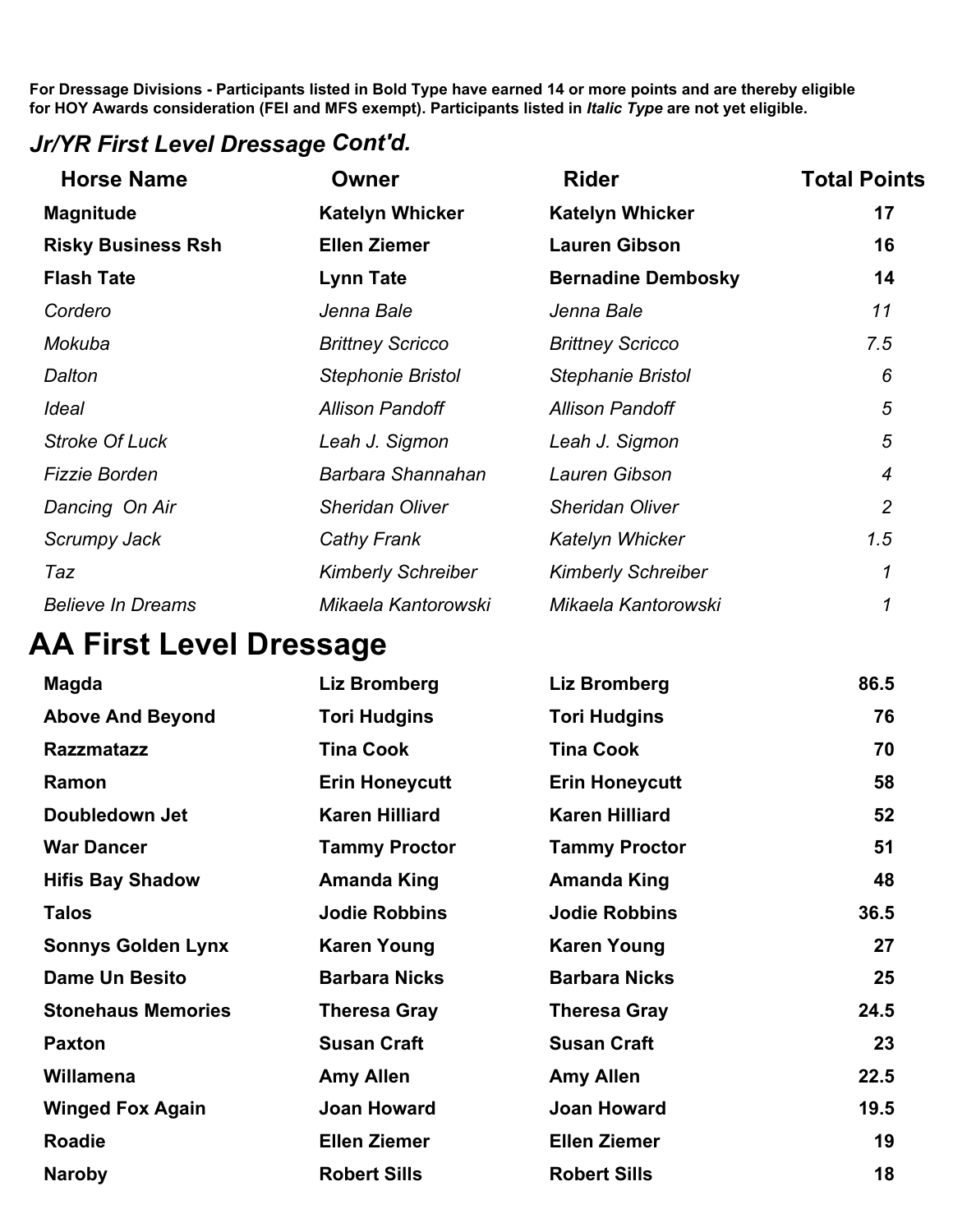#### *AA First Level Dressage Cont'd.*

| <b>Horse Name</b>       | <b>Owner</b>                | <b>Rider</b>             | <b>Total Points</b> |
|-------------------------|-----------------------------|--------------------------|---------------------|
| <b>Cameron</b>          | <b>Lauren Matthews</b>      | <b>Lauren Matthews</b>   | 18                  |
| Jetse van de Wolwarren  | <b>Jacqueline Harris</b>    | <b>Jacqueline Harris</b> | 14                  |
| Prelude                 | <b>Beth Norton</b>          | <b>Beth Norton</b>       | 10                  |
| Freelance               | <b>Paige Phillips</b>       | <b>Paige Phillips</b>    | 10                  |
| Diamonds Bodacious      | Susan Craft                 | <b>Susan Craft</b>       | 10                  |
| Landgravin              | <b>Meredith Wilson</b>      | <b>Meredith Wilson</b>   | 8                   |
| <b>Cosmic Confidant</b> | Sarah O'Leary               | Sarah O'Leary            | 6.5                 |
| Aria                    | <b>Amelia Harkness</b>      | Amelia Harkness          | 6                   |
| Lambado                 | Debbie Daughtry             | Debbie Daughtry          | 6                   |
| Topaz S                 | <b>Sue Smithson</b>         | Sue W. Smithson          | 6                   |
| Somerhall               | <b>Ashley Wimmer</b>        | <b>Ashley Wimmer</b>     | 6                   |
| <b>Flight Control</b>   | Lorraine C. Musselman       | Lorraine C. Musselman    | 6                   |
| Dr. Zeus                | Jody Morse                  | Jody Morse               | 6                   |
| <b>Avant Garde</b>      | <b>Patricia Ann Roberts</b> | Rhiannon Kincaid         | 4.5                 |
| <b>Avant Garde</b>      | Patricia Ann Roberts        | <b>Patricia Roberts</b>  | $\overline{4}$      |
| Franceska               | Michele E. Karwoski         | Michele E. Karwoski      | $\overline{4}$      |
| <b>Rolling Rock</b>     | Sara E. Wobker              | Sara E. Wobker           | $\overline{4}$      |
| William E               | Laurie Bauchman             | Laurie Bauchman          | 3                   |
| Femke                   | Patricia Curran             | Patricia Curran          | 3                   |
| Karl Af Blaesbjerg      | <b>Anita Nemick</b>         | <b>Anita Nemick</b>      | $\overline{2}$      |
| <b>Sunkiss</b>          | Sandy Higgins               | <b>Sandy Higgins</b>     | 1.5                 |
| <b>Hail Cesar</b>       | <b>Beth Ayers</b>           | <b>Beth Ayers</b>        | 1.5                 |
| <b>Banker's Holidae</b> | Jennifer Ball               | Jennifer Ball            | 1                   |
| Urietta                 | Joan Maynard                | Joan Maynard             | 1                   |
|                         |                             |                          |                     |

## **First Level Dressage**

| Louis Iv              | <b>Andrea H. Ruting</b> | <b>Andrea H. Ruting</b> | 215 |
|-----------------------|-------------------------|-------------------------|-----|
| Farina V.V.           | <b>Kris Daniel</b>      | <b>Kris Daniel</b>      | 111 |
| <b>Rambius</b>        | Diane L. Tauber         | <b>Rebecca Nelles</b>   | 94  |
| Origami               | <b>Diana Hoberecht</b>  | <b>Diana Hoberecht</b>  | 64  |
| <b>Majestic Dream</b> | <b>Mary Von Werne</b>   | <b>Mary Von Werne</b>   | 59  |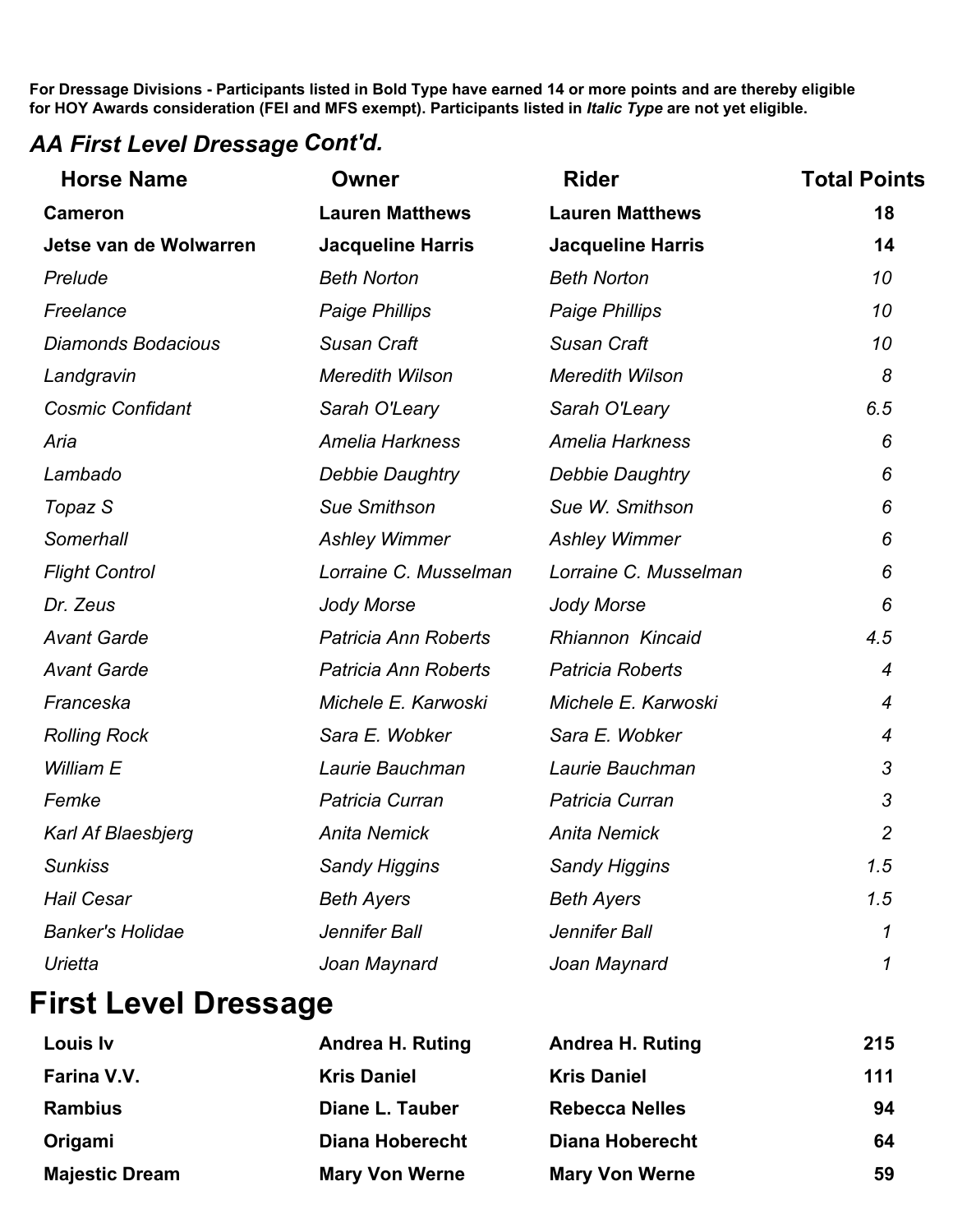#### *First Level Dressage Cont'd.*

| <b>Horse Name</b>             | Owner                      | <b>Rider</b>                 | <b>Total Points</b> |
|-------------------------------|----------------------------|------------------------------|---------------------|
| <b>Don Derrick</b>            | Dawn Weniger               | Dawn Weniger                 | 55                  |
| <b>Siam</b>                   | <b>Patti Farless</b>       | <b>James Koford</b>          | 52                  |
| <b>Savannah Wwf</b>           | <b>Kaye Tallevi-Powers</b> | <b>Maris Padgett</b>         | 38                  |
| <b>Fizzie Borden</b>          | <b>Barbara Shannahan</b>   | <b>Julia D Dearborn</b>      | 37                  |
| <b>Rubinred</b>               | Dawn Weniger               | Dawn Weniger                 | 31                  |
| <b>Brocken</b>                | <b>Carol Kelly</b>         | <b>Diana Hoberecht</b>       | 31                  |
| Primavera li                  | <b>Debbie McKnight</b>     | <b>Annette Saunders</b>      | 26                  |
| <b>Rendezvous</b>             | <b>Stephanie Crowder</b>   | <b>Stephanie Crowder</b>     | 24                  |
| <b>Curtain Call</b>           | <b>Nancy Love</b>          | <b>Susan Wiedman</b>         | 17                  |
| <b>Nateus</b>                 | <b>Patty Moreland</b>      | <b>Vanessa Moreland</b>      | 14.5                |
| <b>Boccaccio</b>              | Anita Quinn                | Anita Quinn                  | 13                  |
| My Lady                       | Patsey Wooten              | Anna Nordin                  | 12                  |
| Cameron                       | <b>Lauren Matthews</b>     | Joe Eaton                    | 12                  |
| Montego Bay                   | Clay C. Murray             | <b>Kebbie Cannon</b>         | $\overline{7}$      |
| <b>Risky Business Rsh</b>     | Ellen Ziemer               | Julia D Dearborn             | 6                   |
| Rokstarr                      | <b>Elizabeth Howell</b>    | Diana Hoberecht              | 6                   |
| <b>Rakus</b>                  | Amy Hassinger              | Amy Hassinger                | 5                   |
| <b>Fwf Princess Starlight</b> | Krista Davila              | Vanessa J Craft              | 5                   |
| Royalander                    | <b>Karen Dennis Brame</b>  | Karen D. Brame               | 4.5                 |
| Rubianna                      | Anna Spinnenweber          | <b>Elizabeth Moore</b>       | 3.5                 |
| Lamborghini                   | <b>Ruth Shaw</b>           | <b>Elaine Hayes</b>          | 3                   |
| <b>Belle Star</b>             | <b>Helen Adams</b>         | <b>Mary Alice Farina</b>     | $\overline{c}$      |
| <b>Richmond HI</b>            |                            | <b>Mary Haskins Gurganus</b> | $\overline{c}$      |
| Dr. Zeus                      | Jody Morse                 | Karen D. Brame               | 1                   |
|                               |                            |                              |                     |

## **Jr/YR Second Level Dressage**

| <b>Rocadero</b>    | Julia D Dearborn       | <b>Lauren Gibson</b>   | 24             |
|--------------------|------------------------|------------------------|----------------|
| <b>Funny Bones</b> | Sarah Dabolt           | Sarah Dabolt           | 5              |
| Trigger            | Andrea H. Ruting       | Natalie Blikslager     | 3              |
| Dancing On Air     | <b>Sheridan Oliver</b> | <b>Sheridan Oliver</b> | $\overline{2}$ |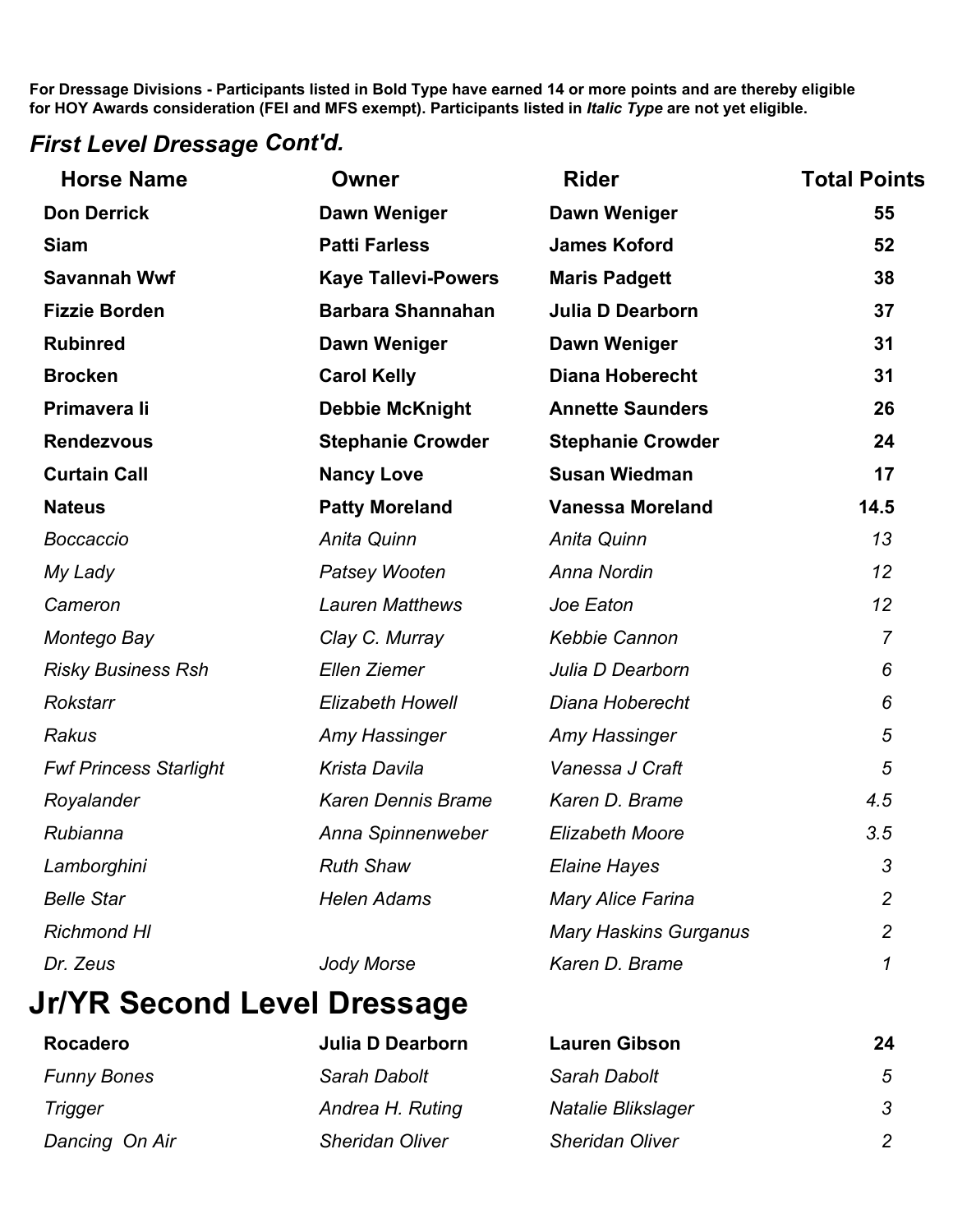| <b>Horse Name</b>               | Owner                   | <b>Rider</b>            | <b>Total Points</b> |
|---------------------------------|-------------------------|-------------------------|---------------------|
| <b>AA Second Level Dressage</b> |                         |                         |                     |
| <b>William E</b>                | <b>Laurie Bauchman</b>  | <b>Laurie Bauchman</b>  | 117                 |
| <b>Razzmatazz</b>               | <b>Tina Cook</b>        | <b>Tina Cook</b>        | 84                  |
| <b>Regal Ranier</b>             | <b>Valerie Russell</b>  | <b>Valerie Russell</b>  | 66                  |
| <b>Roadie</b>                   | <b>Ellen Ziemer</b>     | <b>Ellen Ziemer</b>     | 52                  |
| <b>Classico</b>                 | <b>Doreen Schlicht</b>  | <b>Doreen Schlicht</b>  | 44.5                |
| <b>Sonnys Golden Lynx</b>       | <b>Karen Young</b>      | <b>Karen Young</b>      | 29                  |
| <b>Logan Baekkelund</b>         | <b>Mary Jean Horney</b> | <b>Mary Jean Horney</b> | 29                  |
| <b>Fleury</b>                   | <b>Darla Topley</b>     | <b>Darla Topley</b>     | 22                  |
| <b>Flying W Farms Romke</b>     | <b>Patricia Roberts</b> | <b>Patricia Roberts</b> | 19                  |
| <b>Paxton</b>                   | <b>Susan Craft</b>      | <b>Susan Craft</b>      | 18                  |
| <b>Remmington Steel</b>         | <b>Valerie Heckrodt</b> | <b>Valerie Heckrodt</b> | 8                   |
| Franceska                       | Michele E. Karwoski     | Michele E. Karwoski     | 6.5                 |
| Manus Lundgaard                 | Sara J Placentra        | Sara Placentra          | 6                   |
| <b>Glass Slipper</b>            | Arleene F Bearak        | <b>Arleene Bearak</b>   | 5.5                 |
| Wings                           | Darla Topley            | Darla Topley            | $\overline{4}$      |
| <b>Pikk Primero Hu</b>          | <b>Amy Eisenstadt</b>   | <b>Amy Eisenstadt</b>   | $\overline{4}$      |
| Sonny's Golden Lynx             | Karen Young             | Karen Young             | 3                   |
| Magda                           | Liz Bromberg            | <b>Liz Bromberg</b>     | 3                   |
| <b>Remington Steel</b>          |                         | Valerie Heckrodt        |                     |
|                                 |                         |                         |                     |

### **Second Level Dressage**

| Van De Pluum          | <b>Kris Daniel</b>      | <b>Kris Daniel</b>                                     | 96.5           |
|-----------------------|-------------------------|--------------------------------------------------------|----------------|
| <b>Rambius</b>        | Diane L. Tauber         | <b>Rebecca Nelles</b>                                  | 64             |
| Carrera Xp            | <b>Lorie Kinney</b>     | <b>Lorie Kinney</b>                                    | 46             |
| <b>Folgenstaff</b>    | <b>Vanessa J Craft</b>  | Vanessa J Craft                                        | 23             |
| <b>Cote D'azure</b>   |                         | <b>Bridget Gibbons Macnair Bridget Gibbons MacNair</b> | 15             |
| <b>Balihi</b>         | <b>Janice O Mumford</b> | <b>Janice O Mumford</b>                                | 14             |
| Primavera li          | Debbie McKnight         | <b>Annette Saunders</b>                                | 13             |
| <b>Viktor Bonfine</b> | Caroline MacNair-Carl   | Caroline MacNair-Carl                                  | 12             |
| <b>Glass Slipper</b>  | <b>Arleene F Bearak</b> | Arleene Bearak                                         | $\overline{7}$ |
|                       |                         |                                                        |                |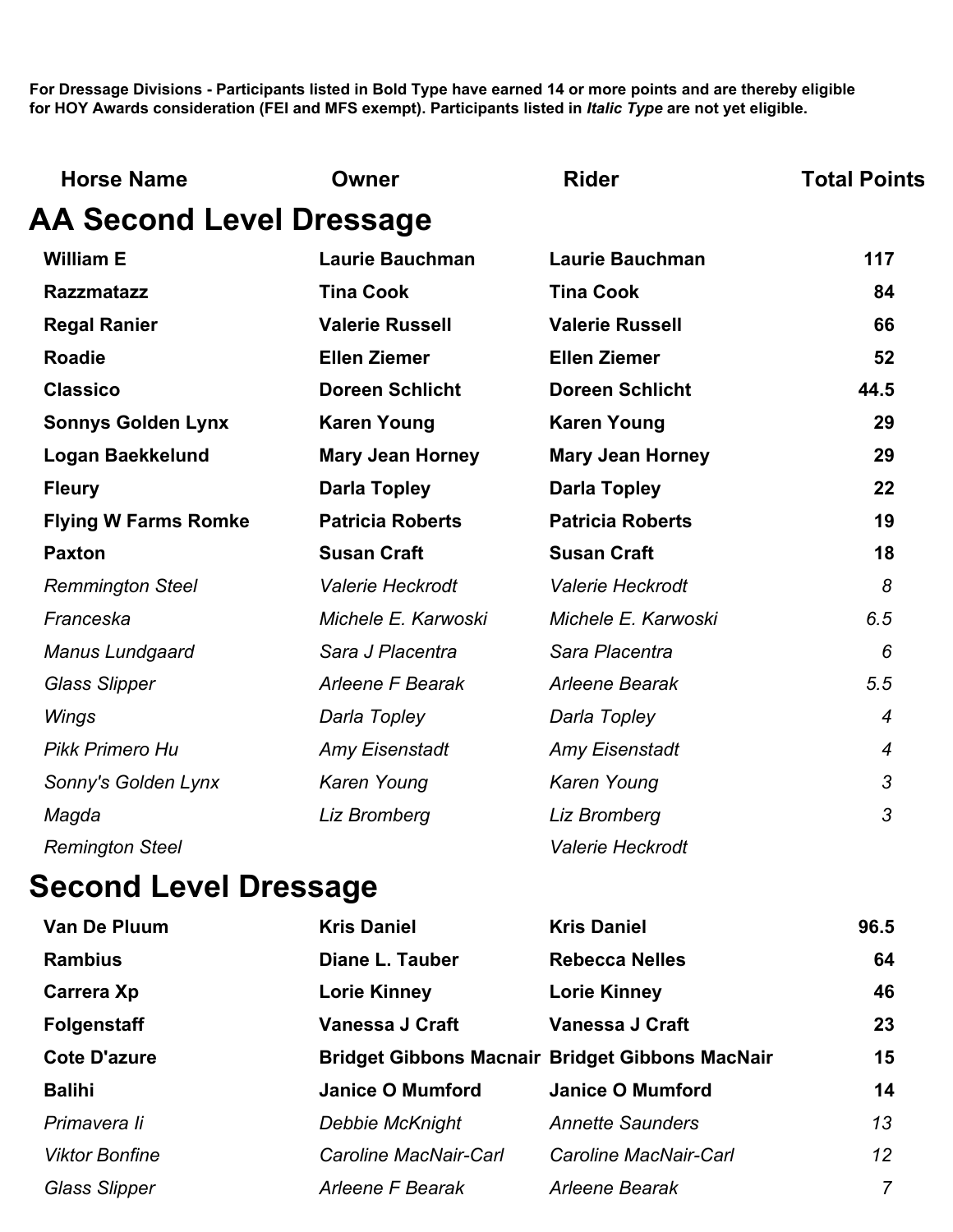#### *Second Level Dressage Cont'd.*

| <b>Horse Name</b>              | Owner                   | <b>Rider</b>                 | <b>Total Points</b> |
|--------------------------------|-------------------------|------------------------------|---------------------|
| Laurenzo                       | <b>Karen Rourk</b>      | <b>Karen Rourk</b>           | 6                   |
| <b>Don Derrick</b>             | Dawn Weniger            | Dawn Weniger                 | 6                   |
| Lamborghini                    | <b>Ruth Shaw</b>        | <b>Elaine Hayes</b>          | 3                   |
| Montego Bay                    | Clay C. Murray          | <b>Kebbie Cannon</b>         | 2.5                 |
| Jr/YR Third Level Dressage     |                         |                              |                     |
| <b>Idolace</b>                 | <b>Keni Kerin</b>       | <b>Keni Kerin</b>            | 76.5                |
| <b>Rocadero</b>                | <b>Julia D Dearborn</b> | <b>Lauren Gibson</b>         | 30                  |
| <b>S'more Art</b>              | <b>Robyn Davis Hahn</b> | <b>Natalie Blikslager</b>    | 24                  |
| <b>Derrik</b>                  | Ara Laura Sappenfield   | <b>Ara Laura Sappenfield</b> | 17                  |
| <b>Trigger</b>                 | <b>Andrea H. Ruting</b> | <b>Natalie Blikslager</b>    | 17                  |
| Dancing On Air                 | <b>Sheridan Oliver</b>  | <b>Sheridan Oliver</b>       | 9                   |
| Omega                          | Julia D Dearborn        | Lauren Gibson                | $\overline{2}$      |
| <b>AA Third Level Dressage</b> |                         |                              |                     |
| <b>Fudge</b>                   | <b>Victoria Breece</b>  | <b>Victoria Breece</b>       | 67                  |

| . aago                  |                              |                         |                            |
|-------------------------|------------------------------|-------------------------|----------------------------|
| <b>Murano</b>           | Kathleen N. Gubar            | <b>Kathleen Gubar</b>   | 63                         |
| <b>Galleon</b>          | <b>Janice Aquino</b>         | <b>Janice Aquino</b>    | 50                         |
| <b>Remmington Steel</b> | <b>Valerie Heckrodt</b>      | <b>Valerie Heckrodt</b> | 43                         |
| <b>Up For Gold</b>      | <b>Elizabeth Kate Antrim</b> | <b>Carol Wertz</b>      | 41                         |
| <b>Dempsey</b>          | <b>Serina Tart</b>           | <b>Serina Tart</b>      | 31                         |
| <b>Titus</b>            | <b>Rhonda Dretel</b>         | <b>Rhonda Dretel</b>    | 24                         |
| <b>Fred</b>             | <b>Laurie Marston</b>        | <b>Laurie Marston</b>   | 18                         |
| Don Giovanni            | <b>Katie Sanders</b>         | <b>Katie Sanders</b>    | 16                         |
| Olivia                  | <b>Janet G. Stipp</b>        | Janet G. Stipp          | 16                         |
| <b>Regal Ranier</b>     | <b>Valerie Russell</b>       | <b>Valerie Russell</b>  | 12                         |
| Roadie                  | Ellen Ziemer                 | Ellen Ziemer            | 12                         |
| Casanova                | Paula Salter                 | Kirsten Wilkerson       | 9                          |
| <b>Covert Destiny</b>   | <b>Misty Bosarge</b>         | <b>Misty Bosarge</b>    | $\boldsymbol{4}$           |
| <b>Barichello</b>       | Carol B. Wertz               | Carol Wertz             | $\boldsymbol{\mathcal{1}}$ |
| Leander                 | <b>Mary Tompkins</b>         | <b>Mary Tompkins</b>    | $\boldsymbol{\mathcal{1}}$ |
| <b>Remington Steel</b>  |                              | Valerie Heckrodt        |                            |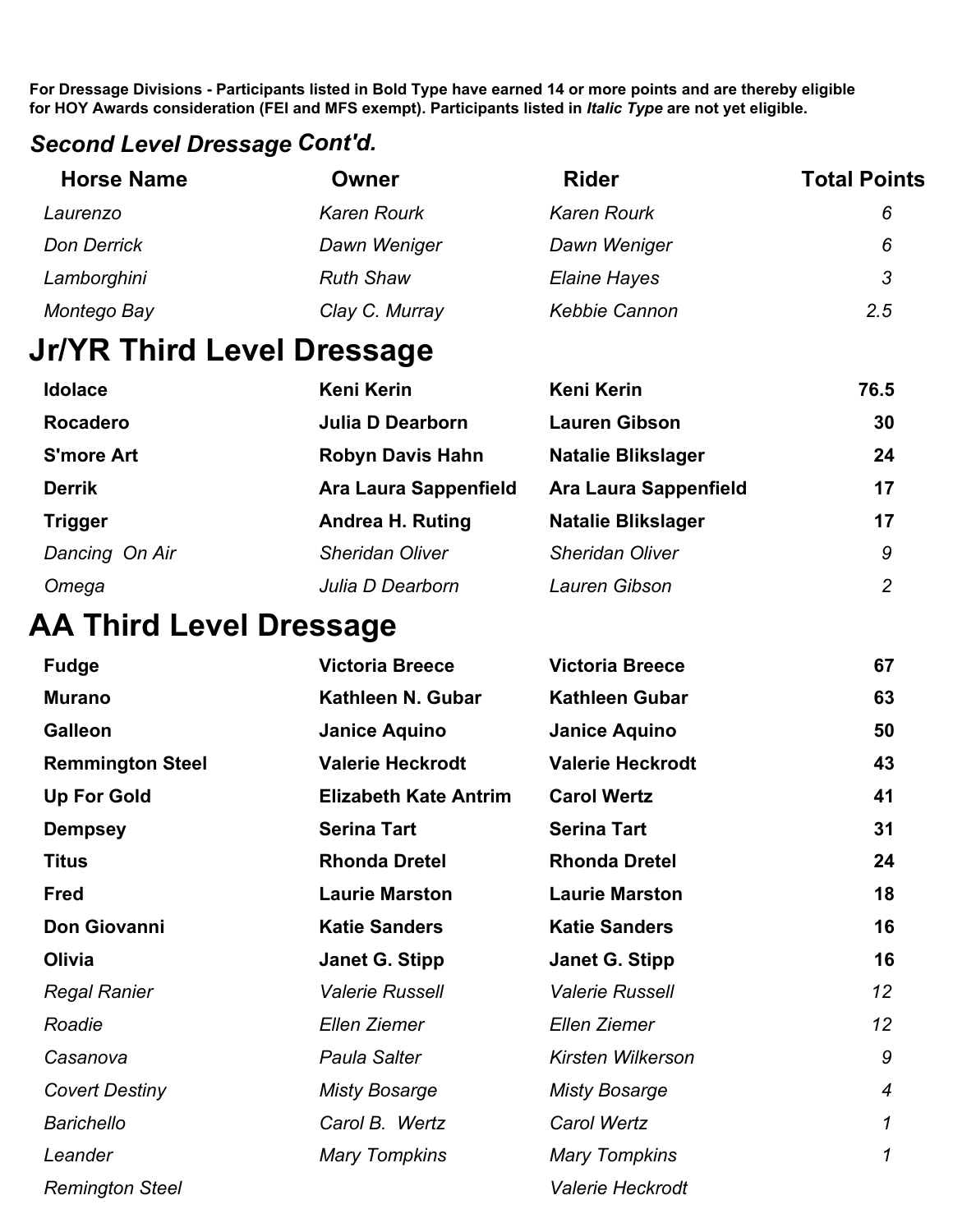| <b>Horse Name</b>               | Owner                    | <b>Rider</b>             | <b>Total Points</b> |
|---------------------------------|--------------------------|--------------------------|---------------------|
| <b>Third Level Dressage</b>     |                          |                          |                     |
| <b>Vico</b>                     | Laura J. Pendleton       | <b>Laura Pendleton</b>   | 205                 |
| <b>Minerva</b>                  | <b>Susan Wiedman</b>     | <b>Susan Wiedman</b>     | 69                  |
| <b>Trigger</b>                  | <b>Andrea H. Ruting</b>  | <b>Andrea H. Ruting</b>  | 51.5                |
| <b>Menzel 2</b>                 | <b>Lorie Kinney</b>      | <b>Lorie Kinney</b>      | 43                  |
| <b>Bordelleaux</b>              | <b>Bonnie Gibson</b>     | <b>Bonnie Gibson</b>     | 27                  |
| <b>Vested Interest</b>          | <b>Sarah Atkinson</b>    | <b>Rebecca Nelles</b>    | 18                  |
| <b>Majestic Dream</b>           | Mary Von Werne           | Mary Von Werne           | 10                  |
| Windsor                         | Janet D. Sarn            | <b>Cindy Sydnor</b>      | $\overline{7}$      |
| Lumberjack                      | <b>Patty Moreland</b>    | Susan Wiedman            | $\overline{2}$      |
| Lumberjack                      | <b>Patty Moreland</b>    | Vanessa Moreland         | 1                   |
| Laurenzo                        | <b>Karen Rourk</b>       | <b>Karen Rourk</b>       | 1                   |
| Jr/YR Fourth Level Dressage     |                          |                          |                     |
| <b>Richmond</b>                 | <b>Sadie Davis</b>       | <b>Sadie Davis</b>       | 33                  |
| Jonson                          | <b>Susan Walker</b>      | <b>Catherine Wiener</b>  | 23                  |
| <b>Idolace</b>                  | <b>Keni Kerin</b>        | <b>Keni Kerin</b>        | 19                  |
| <b>Bariton</b>                  | <b>Alison Coyle</b>      | <b>Alison Coyle</b>      | 14                  |
| Zhivago                         | Erin E. Mullen           | <b>Erin Mullen</b>       | $\overline{7}$      |
| <b>AA Fourth Level Dressage</b> |                          |                          |                     |
| <b>Titus</b>                    | <b>Rhonda Dretel</b>     | <b>Rhonda Dretel</b>     | 54                  |
| <b>Distant Echo</b>             | <b>Jamie McDevitt</b>    | <b>Jamie McDevitt</b>    | 27                  |
| Leander                         | <b>Mary Tompkins</b>     | <b>Mary Tompkins</b>     | 20                  |
| Don Giovanni                    | <b>Katie Sanders</b>     | <b>Katie Sanders</b>     | 12                  |
| <b>Up For Gold</b>              | Elizabeth Kate Antrim    | Carol Wertz              | 11                  |
| S'more Art                      | Robyn Davis Hahn         | Robyn Davis Hahn         | 9                   |
| Weltgraf                        | <b>Wendy Taylor</b>      | <b>Wendy Taylor</b>      | 6                   |
| <b>Fourth Level Dressage</b>    |                          |                          |                     |
| <b>Fharoh</b>                   | <b>Kristine Hamilton</b> | <b>Kristine Hamilton</b> | 125.5               |
| Don Giovanni                    | <b>Katie Sanders</b>     | Donna C. Kelly           | 25                  |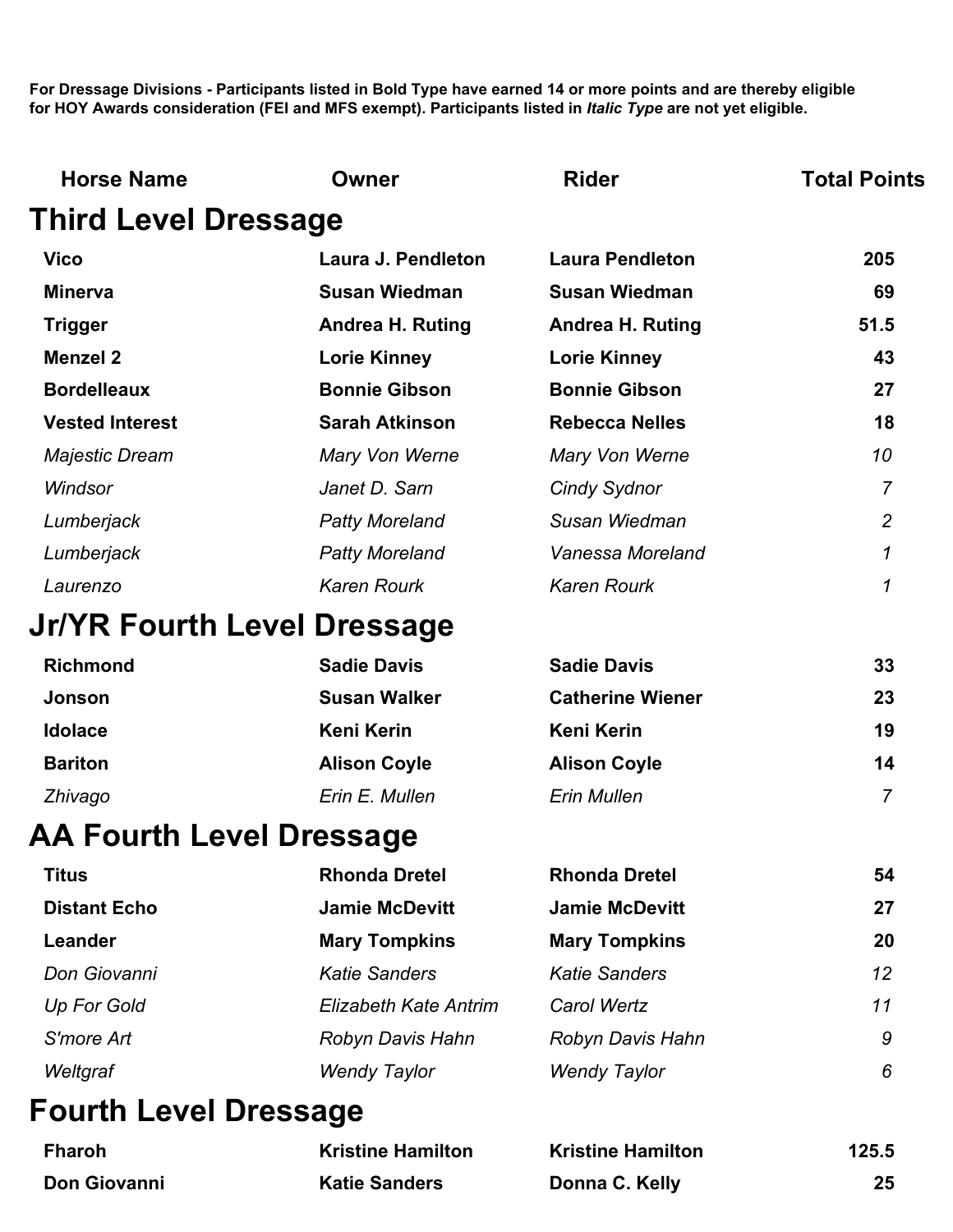Honorable Mention goes to repeat winners - ineligible to win the same division for 3 concurrent years, unless the horse is sold or leased. This will be designed at the year.

**For Dressage Divisions - Participants listed in Bold Type have earned 14 or more points and are thereby eligible for HOY Awards consideration (FEI and MFS exempt). Participants listed in** *Italic Type* **are not yet eligible.**

**Horse Name Owner Rider Total Points** 

### *Fourth Level Dressage Cont'd.*

| <b>Tyberius</b>                                                                                  | <b>Tazma Toi Trent</b>  | <b>Tazma Toi Trent</b> | 14             |
|--------------------------------------------------------------------------------------------------|-------------------------|------------------------|----------------|
| Welle                                                                                            | Jeanne Karver           | Jeanne Karver          | 12             |
| Pip                                                                                              | <b>Mary Jane Rivers</b> | Jean Devenny           | 11             |
| Minerva                                                                                          | Susan Wiedman           | Susan Wiedman          | $\overline{7}$ |
| Vico                                                                                             | Laura J. Pendleton      | Laura Pendleton        | 3              |
| <b>Jr/YR FEI Level Dressage</b>                                                                  |                         |                        |                |
| Zhivago                                                                                          | Erin E. Mullen          | Erin Mullen            | 69             |
| <b>Bariton</b>                                                                                   | <b>Alison Coyle</b>     | <b>Alison Coyle</b>    | 64             |
| Rocadero                                                                                         | Julia D Dearborn        | Lauren Gibson          | 19             |
| Idolace                                                                                          | Keni Kerin              | Keni Kerin             | $\overline{7}$ |
| Magie Noir                                                                                       | Bonnie E. Efird         | Bonnie E. Efird        | 6              |
| Richmond                                                                                         | <b>Sadie Davis</b>      | <b>Sadie Davis</b>     | 3              |
| <b>AA FEI Prix St. Georges Dressage</b>                                                          |                         |                        |                |
| <b>Titus</b>                                                                                     | <b>Rhonda Dretel</b>    | <b>Rhonda Dretel</b>   | 53             |
| Agathon                                                                                          | <b>Theresa Horne</b>    | Theresa Horne          | 36             |
| The Alchemist                                                                                    | Camilla VanLiew         | Camilla VanLiew        | 28             |
| Manus Lundgaard                                                                                  | Sara J Placentra        | Sara Placentra         | 19             |
| Windsor                                                                                          | Janet D. Sarn           | Janet Sarn             | 14             |
| Diamero                                                                                          | Pamela Silverman        | Pamela Silverman       | 6              |
| <b>FEI Prix St. Georges Dressage</b>                                                             |                         |                        |                |
| Rytmik - $PI$ } [ $\frac{1}{2}$ / $\mathcal{A} \wedge \mathcal{A}$ $\rightarrow$ $\mathcal{A}$ } | Diane L. Tauber         | <b>Rebecca Nelles</b>  | 50             |
| Lavantus                                                                                         | Frances H. Reifler      | Angela Halloran        | 14             |
| Don Giovanni                                                                                     | <b>Katie Sanders</b>    | Donna C. Kelly         | 12             |
| Welle                                                                                            | Jeanne Karver           | Jeanne Karver          | 10             |
| <b>Tyberius</b>                                                                                  | Tazma Toi Trent         | Tazma Toi Trent        | 10             |
| d' Artagnan                                                                                      | Lynn Leath              | Lynn Leath             | 6              |
| <b>Basie</b>                                                                                     | <b>Kathy Rowse</b>      | <b>Kathy Rowse</b>     | 6              |
| <b>Mandros</b>                                                                                   | Jennie Lorenzen         | Jennie Lorenzen        | 5              |
| Richmond                                                                                         | <b>Sadie Davis</b>      | <b>Patrick Marley</b>  | 4              |
|                                                                                                  |                         |                        |                |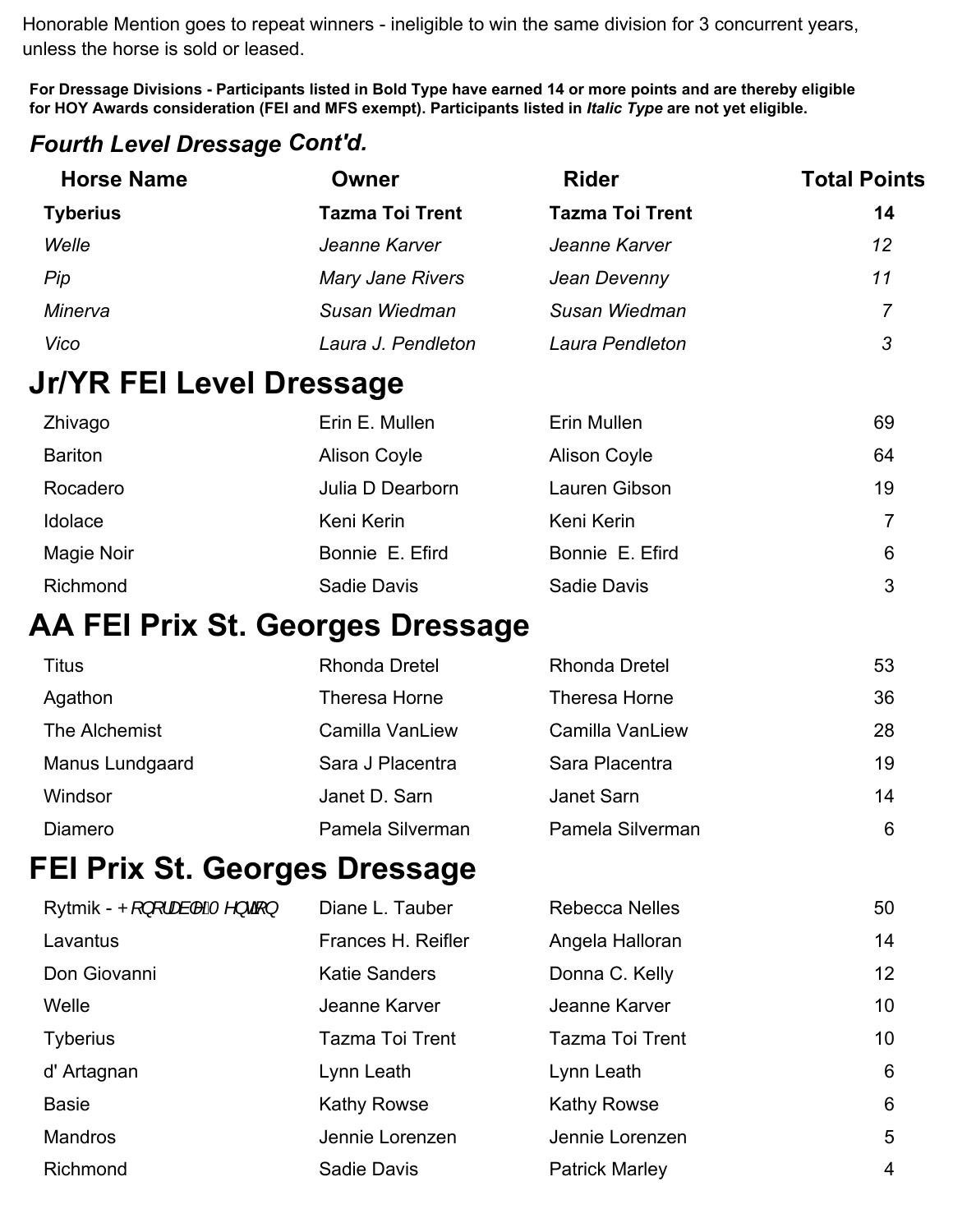Honorable Mention goes to repeat winners - ineligible to win the same division for 3 concurrent years, unless the horse is sold or leased.

**For Dressage Divisions - Participants listed in Bold Type have earned 14 or more points and are thereby eligible for HOY Awards consideration (FEI and MFS exempt). Participants listed in** *Italic Type* **are not yet eligible.**

### *FEI Prix St. Georges Dressage Cont'd.*

| <b>Horse Name</b>                                    | Owner                    | <b>Rider</b>                                      | <b>Total Points</b> |
|------------------------------------------------------|--------------------------|---------------------------------------------------|---------------------|
| Rain Or Shine                                        | Mary Jane Rivers         | Jean Devenny                                      | 4                   |
| <b>AA FEI Intermediare I Dressage</b>                |                          |                                                   |                     |
| Cardelano                                            | Monika Frieling Schnacke | <b>Monika Frieling Schnacke</b>                   | 41                  |
| Welkin                                               | Amy Bresky               | Amy Bresky                                        | 25                  |
| Jasper Johns                                         | <b>Tricia B Gregory</b>  | <b>Tricia Gregory</b>                             | 18                  |
| Agathon                                              | Theresa Horne            | Theresa Horne                                     | 18                  |
| Leopold                                              | Nan Pieroni              | Nan Pieroni                                       | 18                  |
| Diamero                                              | Pamela Silverman         | Pamela Silverman                                  | 10                  |
| Juri Gagarin                                         | <b>Lauren Matthews</b>   | <b>Lauren Matthews</b>                            | $\overline{4}$      |
| The Alchemist                                        | Camilla VanLiew          | <b>Camilla VanLiew</b>                            | $\overline{2}$      |
| <b>FEI Intermediare I Dressage</b>                   |                          |                                                   |                     |
| d' Artagnan - P[ } [ / a man / Ar ^ } a } Lynn Leath |                          | Lynn Leath                                        | 58                  |
| Rytmik                                               | Diane L. Tauber          | <b>Rebecca Nelles</b>                             | 38                  |
| Rondo Veneziano                                      | <b>Vicki Kelley</b>      | <b>Vicki Kelley</b>                               | 33                  |
| Onno                                                 | Cindy B. Sydnor          | <b>Cindy Sydnor</b>                               | 15                  |
| <b>Basie</b>                                         | <b>Kathy Rowse</b>       | <b>Kathy Rowse</b>                                | $\overline{4}$      |
| Dantzer                                              | Leigh R. Swanson         | Leigh R. Swanson                                  | 3                   |
| <b>AA FEI Intermediare II Dressage</b>               |                          |                                                   |                     |
| Juri Gagarin                                         | <b>Lauren Matthews</b>   | <b>Lauren Matthews</b>                            | 8                   |
| <b>FEI Intermediare II Dressage</b>                  |                          |                                                   |                     |
| Royal Scandal Mangalam                               | Kay H. Meredith          | <b>Rebecca Nelles</b>                             | $12 \overline{ }$   |
| Honey Bright Dream                                   | Patrick L. Marley        | <b>Patrick Marley</b>                             | 1                   |
| <b>AA FEI Grand Prix Dressage</b>                    |                          |                                                   |                     |
| <b>Prince Pommery</b>                                |                          | Monika Frieling Schnacke Monika Frieling Schnacke | 54                  |
| <b>FEI Grand Prix Dressage</b>                       |                          |                                                   |                     |
| Honey Bright Dream                                   | Patrick L. Marley        | <b>Patrick Marley</b>                             | 35                  |
| Royal Scandal Mangalam                               | Kay H. Meredith          | <b>Rebecca Nelles</b>                             | 32                  |
| Fregat                                               | <b>Sidley Payne</b>      | <b>Sidley Payne</b>                               | 12                  |